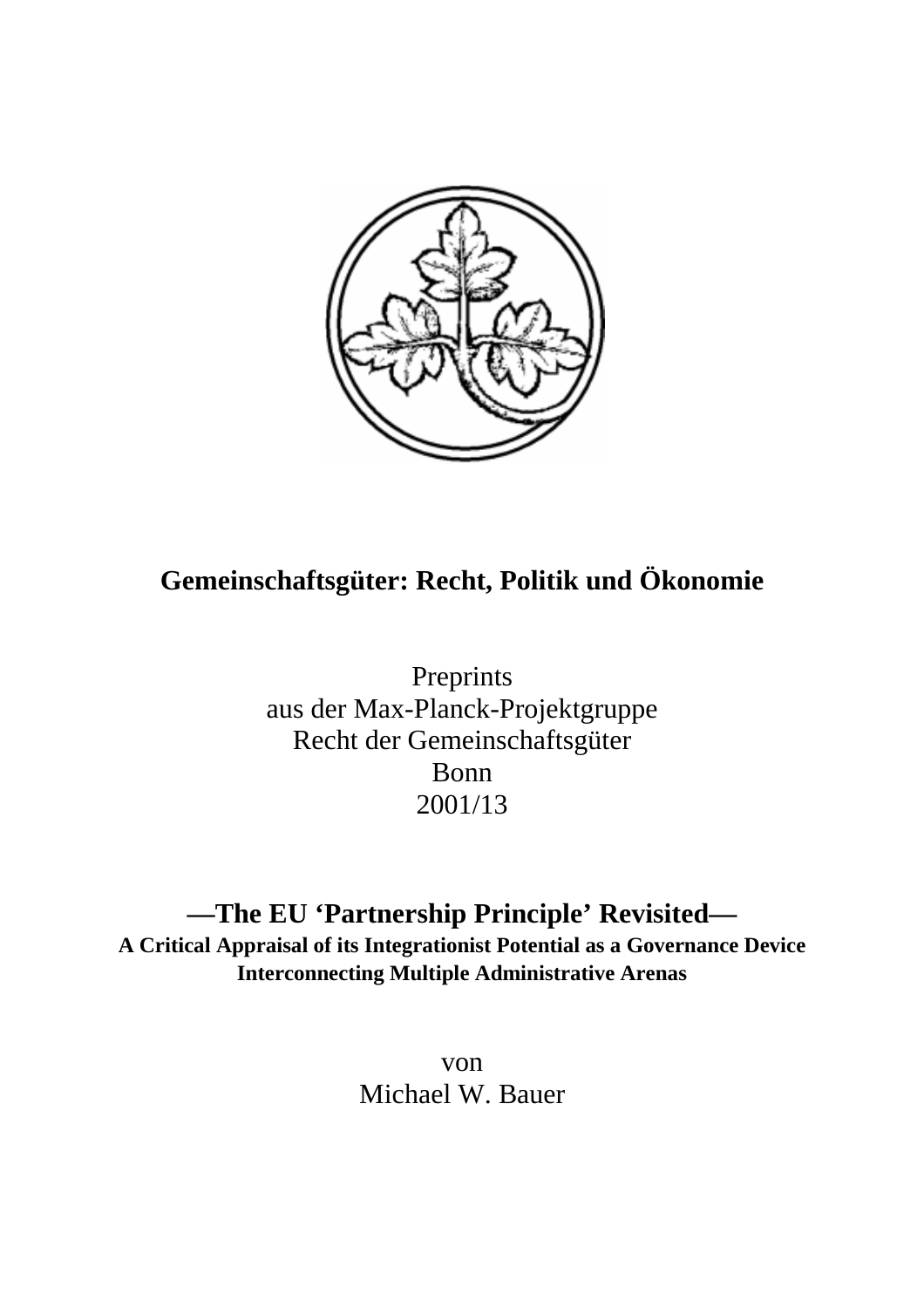## **—The EU 'Partnership Principle' Revisited—**

# **A Critical Appraisal of its Integrationist Potential as a Governance Device Interconnecting Multiple Administrative Arenas**<sup>1</sup>

#### **Abstract**

This article analyses the 'partnership principle'—which is of particular importance for multilevel governance interpretations of European integration—as it evolved in EU regional policy-making. After sketching the crucial analytical lines of the current debate on 'partnership' on the example of the implementation of the EU structural policy in Germany, I examine how it functions. A closer look at two important sub-fields of 'partnership'—'societal participation' and 'policy evaluation'—reveals that theoretical expectations regarding its transforming potential, in terms of pitting supranational and subnational actors against central state authority and thereby circumventing the latter, have not materialised. On the contrary, recently rising resentment and out and out conflict between the European Commission and regional authorities so far point to theoretically unexpected limitations of 'partnership', calling into question whether it is an appropriate and sustainable inter-administrative co-ordination device—at least when viewed from the perspective of the multilevel governance thesis. In the light of the reported insights into the practice of 'partnership', this 'new mode of EU governance' thus needs to be reassessed.

**Keywords:** European Union – Partnership Principle – Administrative Interaction – Governance Across Multiple Arenas – EU Structural Funds – Regional Policy – Policy Evaluation – Societal Participation

by

Michael W. Bauer Max Planck Project Group Common Goods: Law, Politics and Economics E-mail: mbauer@mpp-rdg.mpg.de

<sup>1</sup> Comments by Florian Becker, Morten Egeberg, Christoph Engel, Henry Farrell, Adrienne Héritier and Thomas Risse on an earlier version of this article are gratefully acknowledged. I also benefited from comments of the participants of the research group "Public Administration in an Integrated Europe" at EGPA 2001 annual meeting in Vaasa. For his editorial help I am indebted to Darrell Arnold. The usual disclaimer applies.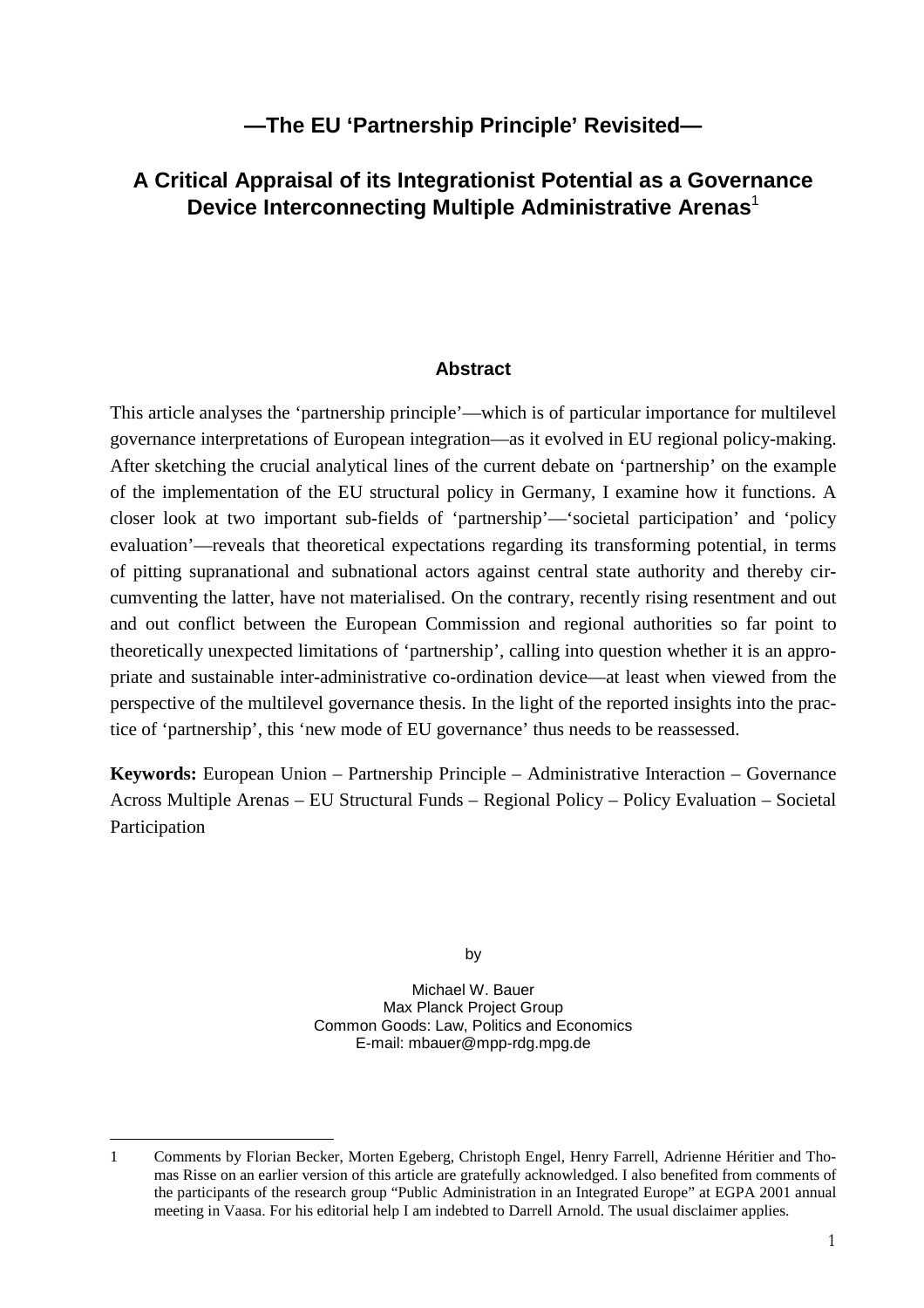# **1. Introduction**

This article analyses the 'partnership principle' as it organises actor relationships across administrative arenas in EU policy-making. The particular focus lies on the implementation of EU structural policy in Germany. In the light of more than 12 years of operation, the question raised is whether 'partnership' has indeed transformed administrative interaction as expected by the advocates of the multilevel governance thesis.

This article starts by pointing to the tremendous success of the 'partnership principle' as it is now applied in an increasing number of EU policy areas (section 2.1.). It is then shown how the partnership principle has been welcomed among integration scholars and has been taken as empirical evidence that advances the multilevel governance explanation of day-to-day policy-making in the European Union (section 2.2.). Most scholars have focused on the partnership's potential for regional mobilisation and subsequently on the distributional conflict between the Commission and member states' sub-national authorities, on the one hand, and member state national authorities, on the other. In reality, however, the relationship between sub-national administrative authorities and the Commission is far from being a relationship between 'natural allies'. Quite to the contrary—as the empirical investigation into the implementation of structural funds in Germany shows (sections 3.1. and 3.2.)—distributional conflicts between the Commission and subnational actors may have as important an effect on outcomes as do conflicts between the Commission and central member state authorities. The fact that EU multilevel governance approaches have failed to account for such supranational-regional conflict may be a result of the enthusiasm of many scholars for the central-state circumventing capacity (and thus the supposed prointegrationist potential) of EU multilevel policy-making, which may have blinded them to what is actually going on in reality.

Opening up a way to correct this shortcoming, section 4 puts the empirical results from the implementation of structural funds in Germany back into the context of the theoretical discussions of partnership governance. Finally, the article concludes by offering some practical ways to exit, showing how the partnership principle could be reorganised in order to enhance its effectiveness and avoid conflict.

In other words, one may say that the presuppositions about governance theory have diverted European integration scholars' attention from empirical evidence regarding disturbing counterproductive actor interaction in the practice of structural fund policy-making. The main conclusion of this article is thus that this bias (through further theoretical conceptualisations and more empirical research) has to be corrected if a realistic understanding of the possibilities and limits of the new partnership mode is to be reached.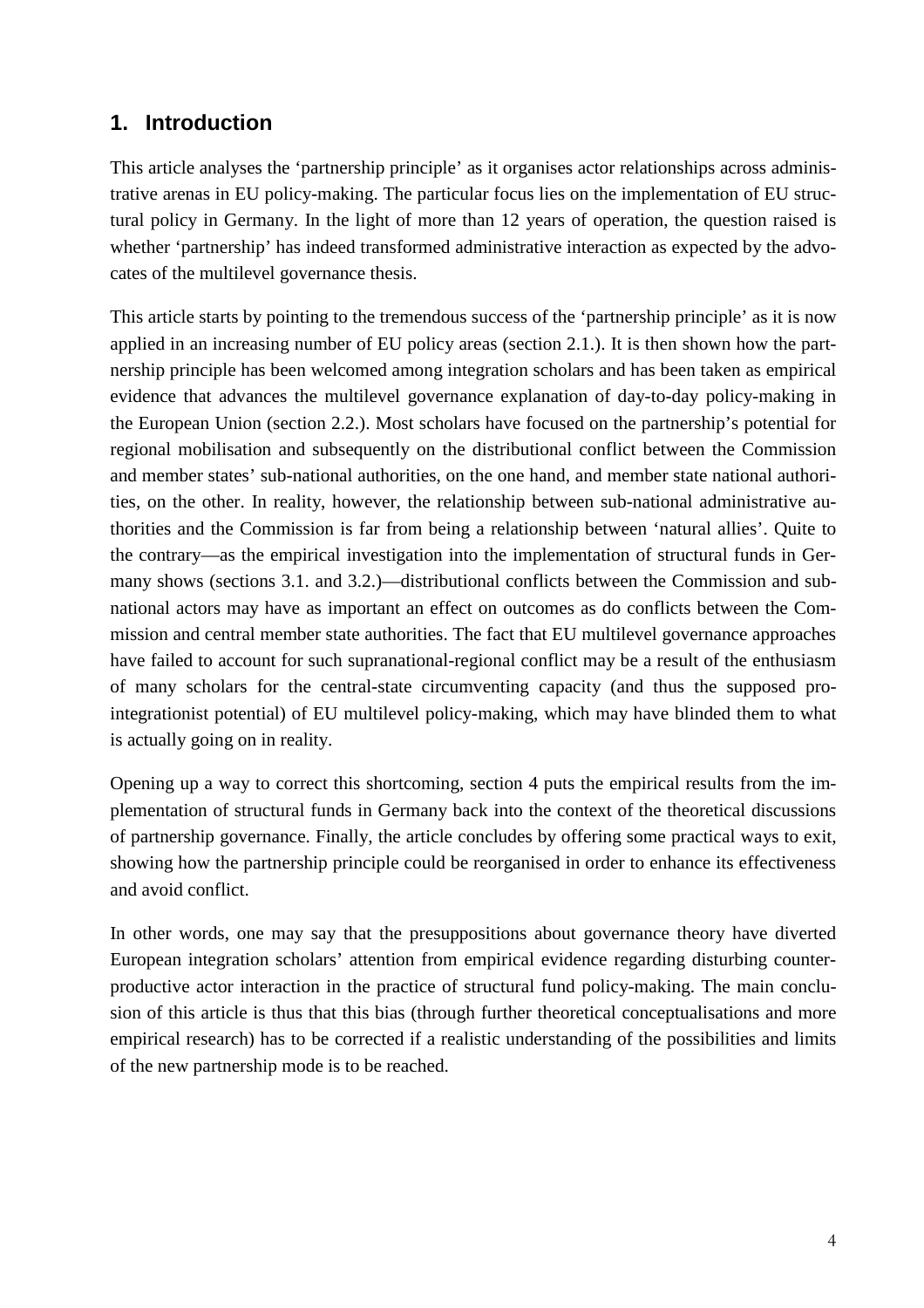## **2. Partnership on the Rise**

Forms of 'partnership', as devices to interlock layers of government and organised social interests across multiple arenas in order to prepare and implement supranational policies, have emerged as ubiquitous modes of co-operative governance in the European Union (Hooghe 1996a,b; Kohler-Koch 1998b; Scott 1998; Héritier 1999, 2001). Originating from the 1988 reform of the structural funds, derivates of 'partnership' have, for example, spread quickly to areas as diverse as research and development, social policy and environmental policy.

In the 1990s, social scientists analysed 'partnership' in terms of its potential to change territorial politics, patterns of interest intermediation and national regional development approaches—to name but a few areas. The great appeal of 'partnership' seemed to be at least partly due to the fact that it offered an empirical testing ground for competing sets of hypotheses derived from various theoretical corners of the discipline.

More precisely, 'partnership' came to be taken as the tangible expression of a trend that was seen as transforming European Union politics into a system of multilevel governance (Allen 2000: 259). It was hoped that it would be possible to offer an empirically informed explanation of dayto-day integration in the tradition of neofunctionalism that would be able to compete with—or rather 'co-exist' with—liberal-intergovernmentalist research agendas (Marks 1992, 1993; Hooghe 1996a; Marks, Hooghe and Blank 1996; Pollack 2001; Moravcsik 1993). Hence the focus of the multilevel governance literature on how EU policy-making, via 'partnership', mobilises subnational governmental and societal actors and whether they may be able to take some decision-making clout away from central governments.

Making the quality and effects of subnational mobilisation—as brought about by partnership arrangements—the centre of attention makes heuristic sense if studying the emergence of a *multilevel* system is the aim. However, in this article it is argued that such a selective focus, though having provided us with seminal work, has led to a neglect of other components of 'partnership' that are no less important. Therefore (and given that the 'multilevel governance vs. liberal intergovernmentalism' debate has run out of steam<sup>2</sup>) it is perhaps time to look for alternative yardsticks in order to assess 'partnership' as a currently trendy mode of EU governance.

In this context one may wish to refocus another promise of the partnership approach—namely, the promise, due to the re-organisation of administrative interactions, to optimise the planning and execution of EU programmes among *inter*dependent, but sufficiently *in*dependent, territorially dispersed actors (Schmitter 2000: 5).<sup>3</sup> Hence, this article contends that the best way to re-

<sup>2</sup> The 'state of the art' may be summarised as follows: 'subnational actors have indeed been mobilised successfully without however substituting central government actors as overall gatekeepers' (Bache 1999; Hooghe and Marks 2001).

<sup>3</sup> One may object that subnational mobilisation also relates closely to that issue. This is true, but although the two areas overlap, they do not coincide completely—and the former appears to be much harder to gauge empirically.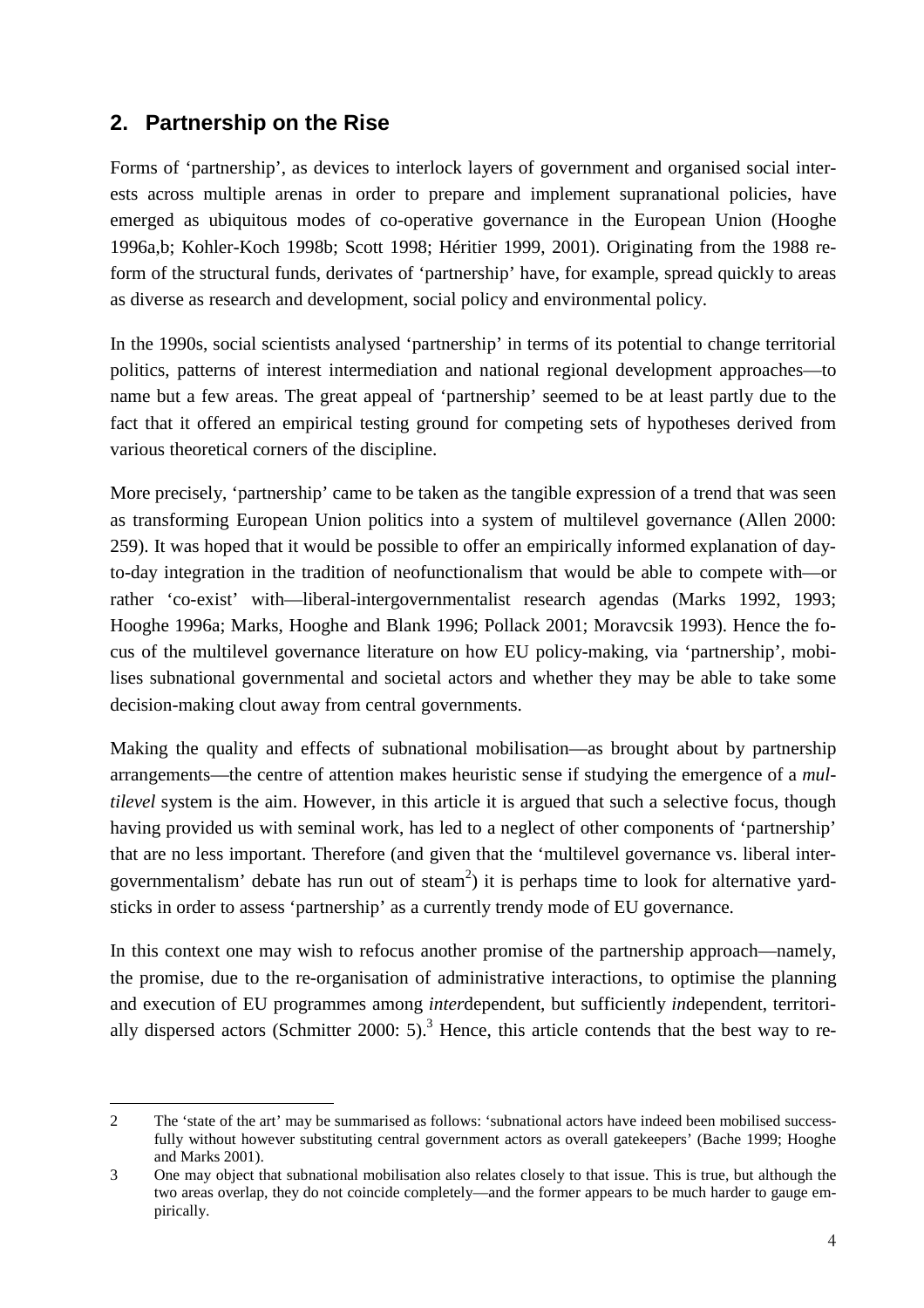consider 'partnership' is to put inter-administrative relationships back at the centre of analysis (Marks 1993: 402-3).

### **2.1. The 'Partnership Principle' in EU Structural Policy and Beyond**

'Partnership' was formally introduced with the 1988 reform of the structural funds. Next to the other catchy innovations such as 'concentration' (on target zones), 'additionality' (EU funding was to supplement not replace national development aid) and 'programming' (pluri-annual programmes instead of one-shot projects), 'partnership' did not just have a managerial meaning, it was presented by the Commission as the guiding principle of the whole reform undertaking—not least of all since it was meant to apply to all stages of the policy-making process, i.e. the preparation, financing, monitoring and assessment.

Article 4 of the 1988 framework regulation defined 'partnership' as "close consultations between the Commission, the Member State concerned and the competent authorities designated by the latter at the national, regional, local or other level, with each party acting as a partner in pursuit of a common goal." In practice, 'partnership' established an administrative process whereby the involved public authorities (and later other societal actors) at the various levels worked out regional development plans ('community support frameworks'), operationalised them (in 'operational programmes') and monitored their implementation (in special committees).<sup>4</sup>

Since 1988, EU structural policy has gone through two major revisions (1993, 1999). In the academic literature there is much disagreement about whether and to what extent these revisions diminished the role of the European Commission and re-intergovernmentalised EU structural policy-making after Community institutions—indisputably—gained great procedural and decisional influence in 1988 (Marks 1993; Hooghe and Keating 1994; Pollack 1995; Allen 1996, 2000; Hooghe 1996a, 1996b; Sutcliffe 2000; Hooghe and Marks 2001).

Regardless how one assesses the details of the post-1988 changes, by now two trends seem clearly discernible. First, the member state governments made sure that they retained the ultimate authority to decide who qualifies as a 'partner'—though they have to remain inside the logic of "national rules and current practices" (framework regulation 1993). Recent clarifications about the member state's primacy in implementing programmes are to be viewed in the same vein. It is doubtful whether such adjustments amount to an intergovernmental "clawing back" of competences aimed at cutting the Commission down to size. For the time being, rather than omitting the Commission from policy implementation, the recent revisions seem to streamline administrative procedures and clarify competences (Bauer 2001). In other words, there has been no 'big bang' in terms of a re-nationalisation, and the effectiveness of the revisions will have to be as-

<sup>4</sup> For the discussion below it is important to note that although the Commission had suggested this, the 1988 regulations made no reference to any kind of participation of the social partners. Only the Commission's legally non-binding—'guide' to the reform stated that 'official' or 'vertical' partnership between the administrative levels could be 'fruitfully' complemented horizontally with non-governmental associations (Smith 1995: 52), since "Community structural action depends, for its implementation, not only on the national and regional authorities but also on the various economic and social partners (chamber of commerce, industry and agriculture, trade unions, employers, etc.)" (Commission 1989: 15).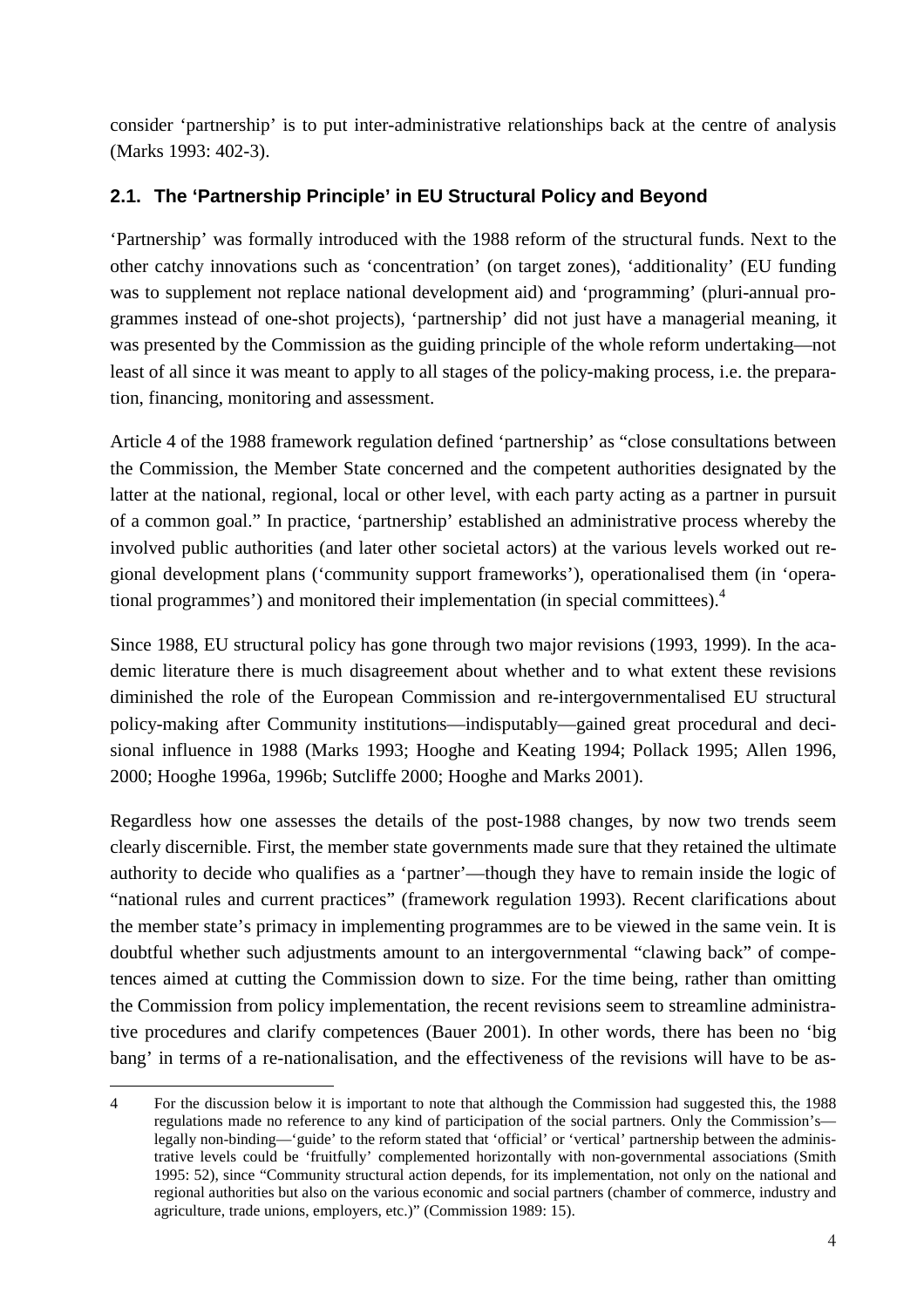sessed on the basis of their implementation on the ground (Begg 1997; Sutcliffe 2000; Bollen, Hartwig and Phedon 2000; Bollen 2001). But this is arguable. What is more worrisome, from an integrationist perspective, is that the EU structural funding will decline in real terms. Together with its acknowledged patchy character (Marks 1996a)—likely to increase due to further 'concentration' of most needy areas—this can be seen as the best assurance against creeping supranational power expansion.

The second, contrasting trend regards the change of participatory structures in the management of 'partnership'. The Commission was able to expand the circle of groups included in the partnership process to include economic and social partners (1993) and, most recently, even to include environmental and gender groups. True, there is no outright requirement to include such societal interests (and in any case the central authorities retain the right to select!). However, in practice the relevant authorities will find it very hard to keep such interest groups out especially since, by relying on endogenous potential, regional development theory delivers a strong intellectual argument for such inclusive policy-making.

The point, however, is that while the concrete form of national partnership may be a matter of domestic political struggle, it is now generally accepted as a method of multilevel steering within the EU structural funds. 'Partnership' can be understood as a policy-making device that allows public authorities and societal actors to trade access, information and commitment, based on an 'multilevel administrative core' that stresses local 'executive' involvement and that, in particular, requires the participation of the Commission in all policy stages and its presence at all policyrelevant layers of government during implementation.

Moreover, partnership is no longer an exclusive phenomenon of EU structural policy. As often, lessons learnt in one area of EU policy-making spread elsewhere (Tömmel 2001). The most prominent field to which 'partnership' has been exported is perhaps EU environment policy. With the 1992 Fifth Environmental Action Program, 'shared responsibility'—as partnership is here called—became a guiding mode of multilevel policy steering (Collier, Golub and Kreher 1997; Heinelt 2001). Other examples can be found in the areas of research and development and in social policy undertakings such as the social exclusion programmes (Hooghe 1996a: 7). While there may be differences in details about what exactly is to be understood as 'partnership governance' in the various policy areas, its impressive expansion seems real (see graph 1 below). Furthermore, recently 'partnership' has stopped being discussed merely as a means for optimising intra-policy co-ordination across multiple arenas, and has been viewed as a structural principle for "shaping the New Europe", offering "a network arrangement, with all levels of governance shaping, proposing, implementing and monitoring policy together" (Prodi 2000a: 4; Commission 2001).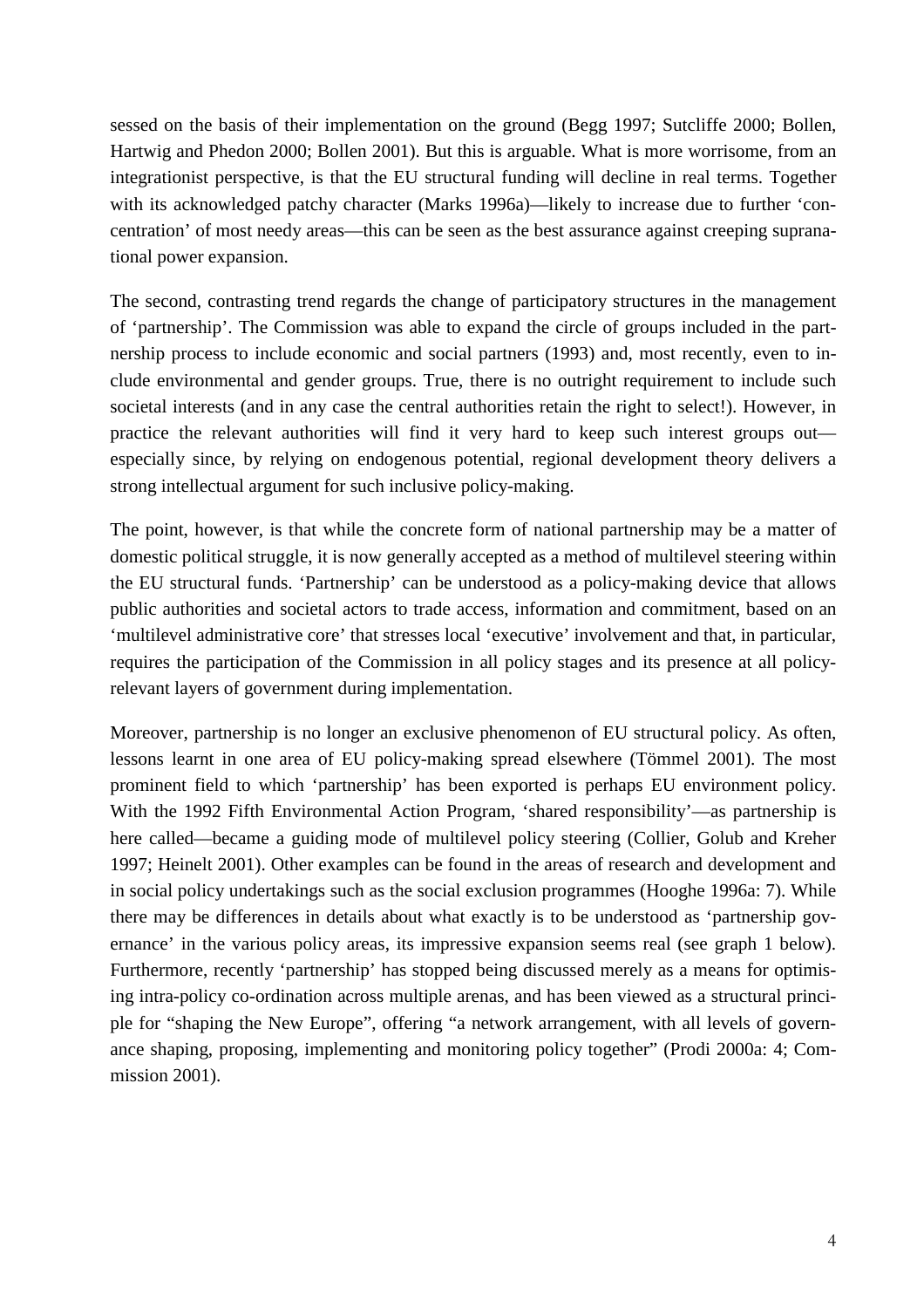



#### **2.2. The Partnership Principle within the Debates on Multilevel Governance**

In EU structural policy 'partnership' is certainly multifunctional. First, there is the positively loaded—almost ideological—value that the term 'partnership' carries. Given this, it seems to be deliberately employed to sort of legitimise multilevel co-operative policy-making. One should not underestimate how using a notion like 'partnership', which resonates with 'doing things together' and communicates the image of consensual action, commands great appeal in our societies and thus makes it relatively hard for national critics to oppose it. This, in fact, may have facilitated the second and more practical task of partnership, namely to initiate the reorganisation of the management of EU structural policy towards a governance arrangement based on multilevel administrative interaction—with the side effect of securing participation and co-decision rights for the supranational level.

This second, managerial analysis of the 'partnership principle' was present in the academic literature in the early 1990s (Tömmel 1992, 1994; Ridinger 1992; Poth-Mögele 1992; Ryan 1995). With the upcoming multilevel governance debate, however, the interest in the vertical dimension of partnership faded into the background. Instead, issues of subnational mobilisation and later

<sup>5</sup> I searched the database EUR-Lex for the word 'partnership'. Therefore, governance modes that figure under other notions such as 'shared responsibility' are not counted, while other forms of EU action such as 'partnership agreements' are unfortunately included. While a more systematic enquiry is desirable, the graph still seems to give a valid first impression about the current inflationary recourse to 'partnership' in EU policymaking.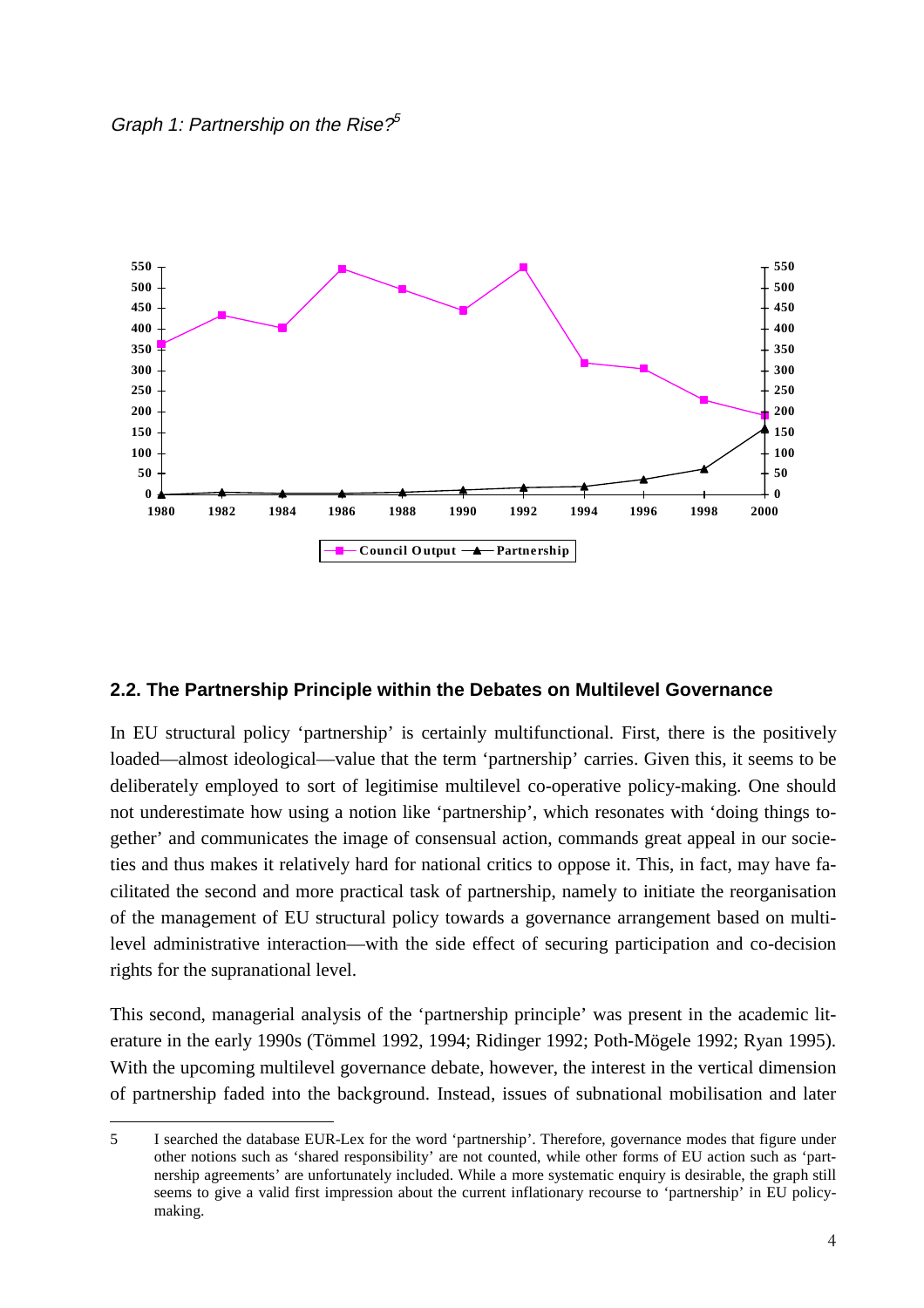horizontal participative expansion provoked "the great deal of excitement" (Allen 1996: 227), which helped social scientists to focus their minds and research agendas.

Though early expectations about 'partnership' have recently become more moderate, there is still a debate between those who believe in its transformation potential and those who see EU politics as only mildly affected by it (Bache 1999; Smith 1997, 1998; Benz and Eberlein 1999; Christiansen 1999; Hooghe and Marks 2001). Without being able to replicate the ramified discussions here, it may be helpful to distinguish between mobilisation, subsidiarity and effectiveness, as the three crucial concerns underlying the debate.

**Mobilisation**. Its potential for subnational mobilisation, as has been elaborated above, is the key to understanding the academic struggle surrounding 'partnership'. Subnational participation "alongside member state representatives and the Commission in preparing, implementing and monitoring development programmes" (Marks 1993: 396) was seen as an expression of the notso-hidden agenda of the Commission to change territorial politics via 'partnership'. But it soon became evident that the Commission's "vehicle for enforcing subnational levels" (Hooghe 1996a) was limited by enduring regional institutional variation that prevented an identical application and thus reduced the value of 'partnership' as a looming EU steering mode (Marks 1996; Kohler-Koch 1998b; Grote 1998; Benz and Eberlein 1999: 342). Not everybody would go so far as to qualify 'partnership' as "blown completely out of proportion in the literature" and deny it any "centrifugal effect" (Tsoukalis 1997: 208). However, member states' unwillingness to cede much decision-making power to the partnership arrangements and growing governmental resistance to the Commission's strategy to include ever more societal actors ensured that the effects of mobilisation remained largely under member state control.

**Subsidiarity**. It was the Commission that claimed early on that 'partnership' was a way of applying subsidiarity (Commission 1989: 15). Most scholars followed that interpretation taking partnership as "a variation on the theme of subsidiarity" (Hooghe and Marks 2001: 114; Bache 1998: 75). Admittedly, there are different interpretations of the subsidiarity principle, and the Commission certainly has a point here, since partnership may indeed enforce neglected regional and local capacities. But it is still surprising that there was little objection to the Commission's particular 'partnerial' interpretation of subsidiarity, given that, by all measurement, subsidiarity signifies an enforcement or reconstitution of the ability to act at the lowest possible layer of government *in terms of autonomy* rather than the constitution of co-operative network steering *in terms of pooling participatory and decisional resources across political arenas*, as the structural funds partnership actually attempted.<sup>6</sup>

Given that the political environment is becoming increasingly distrustful of Community action and the Maastricht Treaty has proclaimed 'subsidiarity' a basic principle of integration, the Commission certainly had good reasons to maintain that its 'partnership' goes along well with

<sup>6</sup> It could well be that for the German case it is possible to connect the magnitude of national/subnational resistance to 'partnership' with the regionally prevailing interpretation of 'subsidiarity' in terms of its 'autonomy preserving' or 'coordination enhancing' features (see Knodt 1998, 2000).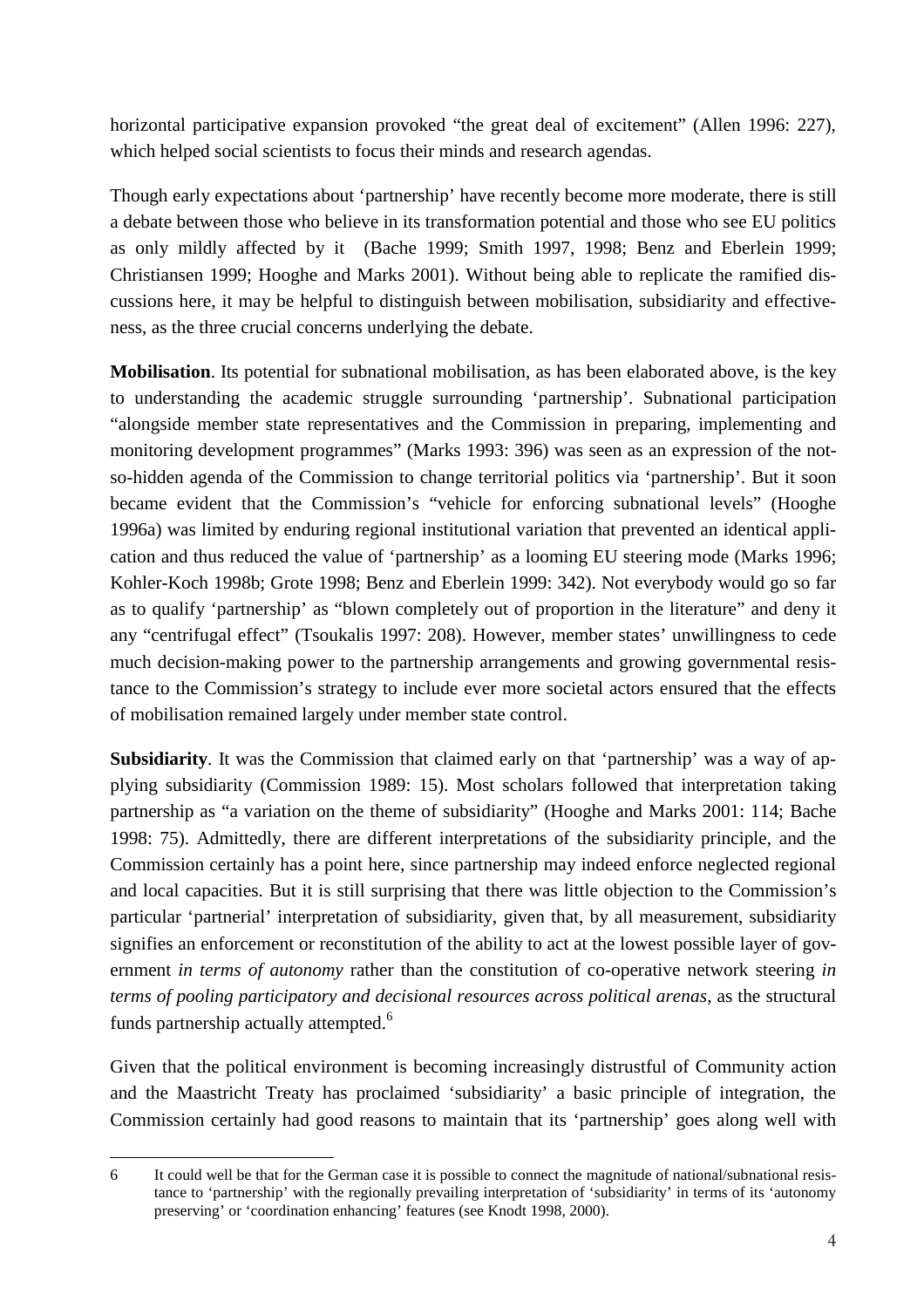subsidiarity. However, this seems far from self-evident. Even less so since there is evidence that the Commission took recourse in 'partnership' precisely because it wanted 'to stay in business', despite mounting calls for re-nationalisation fed by the subsidiarity debate, which threatened the position it had reached with the 1988 reform (interview 1).<sup>7</sup>

**Effectiveness**. Not even as much academic analysis has been undertaken to seriously verify whether it enhances the efficacy of the execution of regional development programmes as has been conducted regarding whether 'partnership' matches subsidiarity. The effectiveness issue, i.e. the question concerning how good partnership is in achieving results, has been almost completely surrendered to a growing evaluation industry surrounding the EU structural funds. This is not to say that consultants and professional evaluators do a bad job. However, they have a different focus and time horizon, and they concentrate on single projects or regional CFSs rather than criticising the meta-framework within which the policy is prepared and executed (similar Viinamäki 2001: 7). It would certainly be of great value if more political research looked at actual policy outputs to determine the effectiveness question (given the limitations of most research budgets, it is perhaps unrealistic to ask for).

However, for the argument pursued in this article what is important to note is that the preconceptions about 'governance' seem to have prevented scholars from paying the necessary attention to emerging conflicts between supranational authorities and policy implementers at regional and local levels. Such conflict may be compatible with the governance approach as properly conceived. However, it becomes problematic if—as in the case of the EU governance approach inclusive forms of executive policy-making across various arenas are embedded in the 'zerosum' expectation that direct supranational-regional interaction will cause national actors to lose out.

This raises the suspicion that social scientists may be barred, by the assumptions derived from their notion of 'governance', from detecting (and drawing conclusions) about the (sub- )optimality of partnership governance regarding EU policies.

The point is that the currently dominating 'governance' perspective rests on a fundamental doubt about the hierarchical steering ability of government. One can identify various intellectual 'roots' of 'governance theory', such as planning theory, resource exchange approaches and transaction costs economics (Mayntz 1998; cf. O'Toole 1993; Cook 1977; Aldrich and Pfeffer 1976; Williamson 1988). Governance thus stands for a conceptual shift from hierarchical to network steering, i.e. the expansion of co-operative modes of government where state and non-state actors participate in mixed public-private networks. This conceptual shift, in turn, is itself justified on grounds of the (presumed) effectiveness-enhancing quality of these new arrangements in the real world (Mandell 1988; Kenis and Schneider 1991; March and Rhodes 1992). Hence, the heuristic

<sup>7</sup> Tellingly is also Wulf-Mathies (1995) 'interpretation' of subsidiarity: "The Member States seem to hide the fact that they want to exclude the Commission from the execution of the structural funds behind the shield of the subsidiarity principle. [...] Subsidiarity as a guiding principle for the Union means, as I understand it, above all transparency and participation; and I will therefore especially support closer involvement of the regional and local authorities and the social partners in program planning and implementation."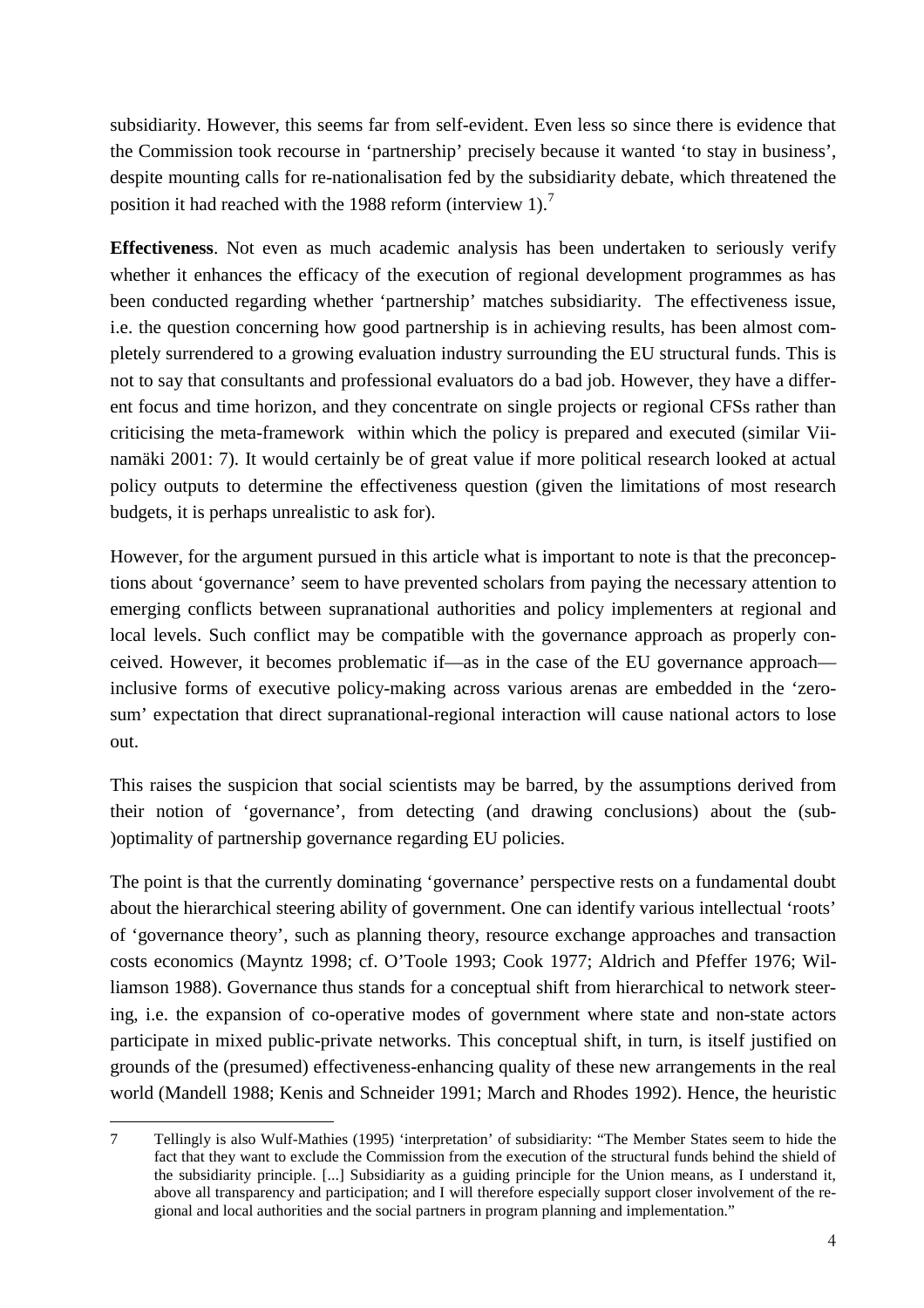difficulty of tracing the procedural inefficiency potential of network arrangements that stem at least partly from the chosen 'lens', as embedded in a governance approach.

In brief, what is to be focused on in order to correct for such 'bias' are the working relationships between the crucial administrative players within a partnership. This will make it possible to find out whether there is indeed conflict and whether conflict has been rising or declining over the last years. The point is that if the present supranational-regional conflict is not distinguishable from supranational-national, then EU governance theory may have to be respectively adapted, and pro-integrationist hopes connected with partnership may well have to be considerably scaled down.

### **3. Insights From Policy Implementation: The Limits of 'Partnership'**

The assessment of 'partnership' is aggravated by the fact that influence patterns change according to the stages of the policy-making process, i.e. whether the policy is prepared, decided upon, executed or evaluated. To compound matters further, it is challenging to disentangle how the two crucial procedural components of partnership—vertical-administrative and horizontal-societal co-ordination—inter-relate at each policy stage to shape policy outcomes (Smith 1995, 1997). As elaborated above, in the following I will therefore concentrate on administrative interaction (cf. Wessels 1990), i.e. the relationship between the European Commission and the regional administrators who actually implement EU structural programmes. This relationship is investigated in two pertinent areas: first, regarding social actors involvement in 'partnership' policy-making and, second, regarding the impact of the establishment of policy evaluation.

### **3.1. Societal Participation**

The idea of closer co-operation with the social partners—in order to 'balance' the inter-executive core of partnership—dates back to the origins of European regional policy, but only when the Commission incorporated 'societal participation' into its broader reform agenda of 1988 did systematic consultation with labour and employer associations in the context of EU regional aid slowly become reality. To put it mildly, institutionalising horizontal forms of 'partnership' met with little enthusiasm on part of most member states. And it was only near the end of the second programming period (1994-1999) and after great efforts on the part of the Commission and in particular by the then commissioner in charge, Wulf-Mathies, that the member states could be pushed and cajoled into engaging in dialogues with the social partners that were worthy of the name (Wulf-Mathies 1995; Bauer 2001, chapter 6).

In the run-up to the 1999 revision, the Commission opened another round of 'societal expansion' by suggesting the inclusion of additional groups, namely those promoting gender equality and environmental protection. This tendency of the Commission to continuously redefine the participatory patterns of 'partnership' has not only alienated national and subnational administrators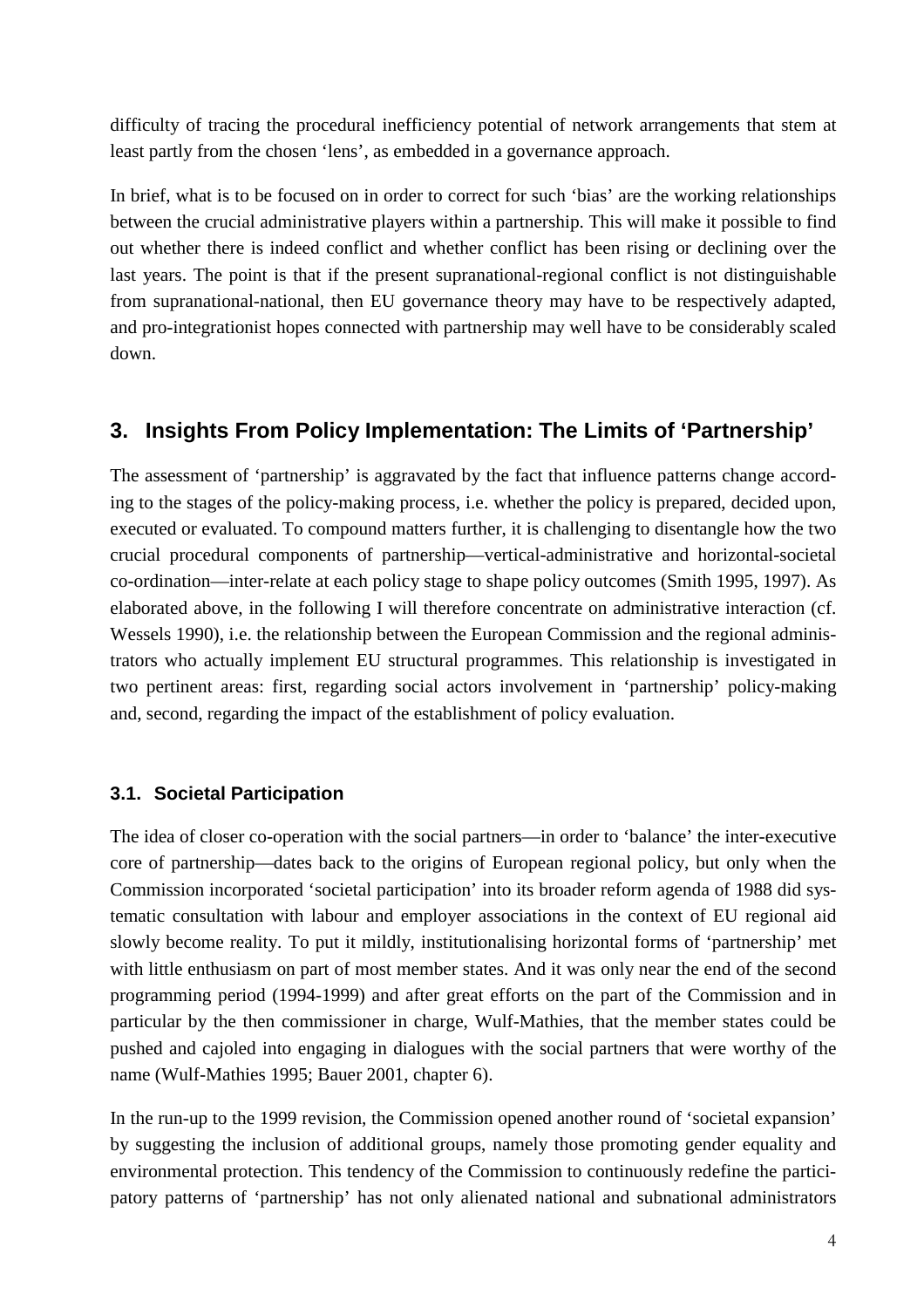but also already 'established' societal partners. In this context, it is hardly surprising that, in particular, national administrators complain about the lack of expertise on part of the societal partners, the burdens of organising the dialogue in practice and the societal partner's focus on 'particular' interests, i.e. getting money for their respective 'clientele' (as opposed to the public service, which aims at the 'general' interest). However, it is highly interesting that established societal partners and administrators alike highlight the effects of further participatory expansion in terms of the alternating resource redistributive effects—which are generally seen as enforcing the Commission's position in the networks (Conzelmann 1995: 139).

According to the results of interviews in five German Länder, the Commission benefits from enhanced societal participation in at least three significant ways. First, the inclusion of a greater number of partners increases the transparency of policy implementation, not least of all, because additional (non-administrative!) points of view are communicated to the European level. Second, if these partners are interested in changing policy interventions in much the same way as the Commission, this is welcome support. Thirdly, and most importantly, the familiarity with the regional and local situations makes involved societal actors, who are organisationally separate from national administrations, valuable observers of policy implementation, willing and able to raise the alarm if EU rules are inappropriately applied.

Already the bold moves of Wulf-Mathies—who before coming to Brussels was herself a leader of a great German trade union—provoked irritations. She set out to make it possible to fund the social partners from the structural funds, in particular from the technical-assistance budget; she also pressured Länder governments to include them in the regional implementation-cummonitoring committees (interview 8; similar in particular interviews 7 and 11). While this provoked irritations, the proposals for expanding the 'partnership' to environmental and gender groups, however, triggered outright hostility. In a position paper on the Commission's reform proposal, the federal deputy ministers for European affairs complained that "the obligation for far-reaching participation rights intrudes far too much upon the institutional authority of the Member States and their democratically accountable governments" (Europastaatssekretäre 1998: 6). This is similar to the interviews conducted at regional levels, where the participatory expansion was seen as a Commission strategy to "open the administration" or even as an attempt to "by-pass" national authorities.8 The logic behind the participatory expansion, as perceived at regional level, is expressed by the two following quotations.

The Commission's interest [in expanding participation] is certainly not driven by altruism [... It] is a question of power. If one is able to approach the regional governments through the federal level, and can put pressure on regional governments through regional interest organisations—*as a counterweight to the administration*—then this certainly serves the interests of the Commission. (Interview 2; emphasis added; see also Smyrl 1998: 93; Kohler-Koch 1998a: 25)

<sup>8</sup> Tellingly, also the new White Paper on European Governance pushes for more 'participation' in order to "open up the policy-making process" (Commission 2001: 11).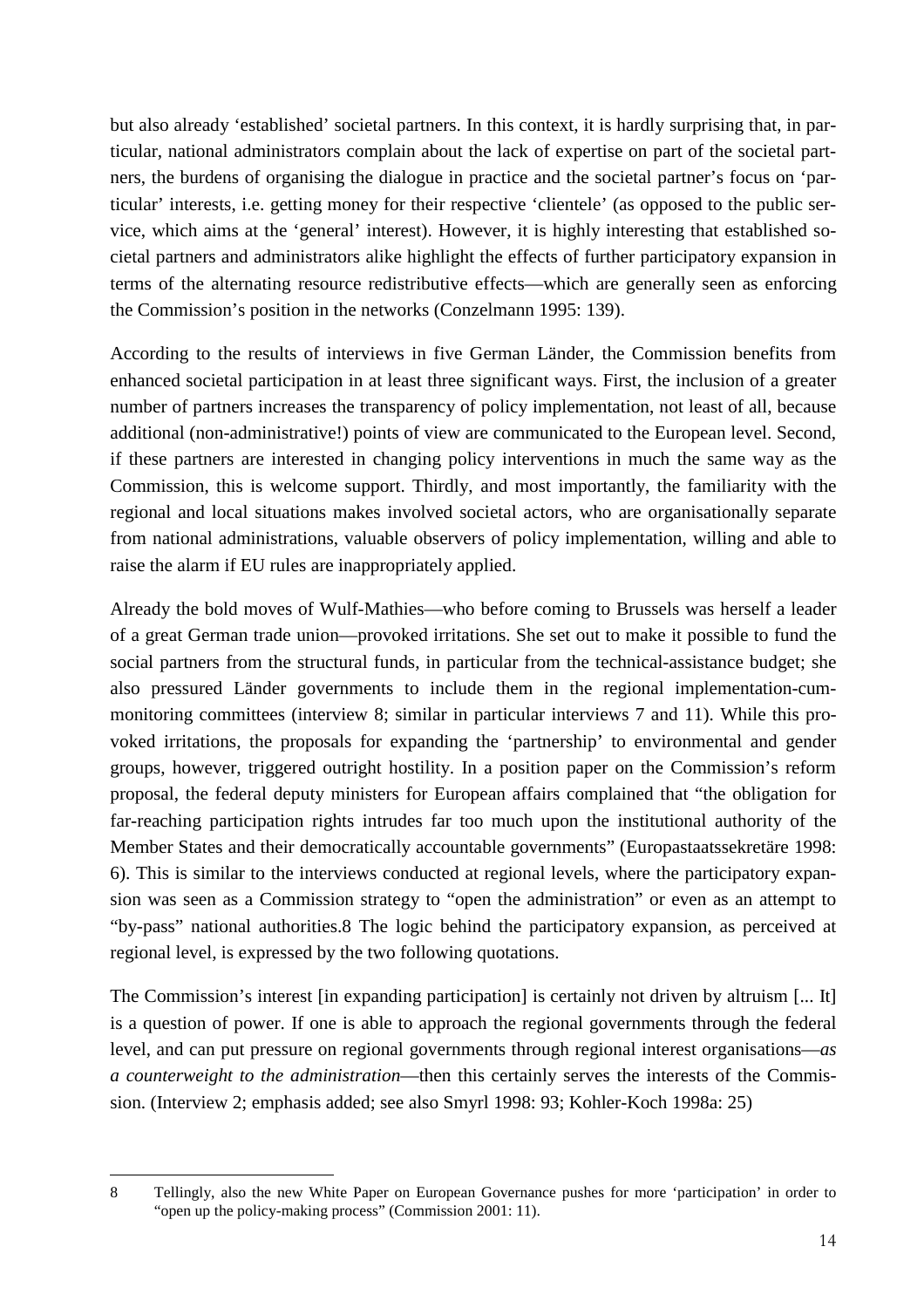If I include more players in a co-ordination process, this is going to increase the number of hurdles to be crossed in order to reach a consensus. [...] Suppose the Commission wanted, among other things, to maximise its influence. Then it could make selective use of certain arguments raised by particular interest groups. This would help it push for certain decisions. Let's take 'sustainability' as an example. If environmental interests are particularly strongly represented and the Commission wants to push for 'sustainability' then it might stress those arguments. [...] This can certainly be applied as an instrument to justify and to pressure for certain decisions. (Interview 3)

All of the 20 or so regional administrators interviewed would describe their experience with societal participation in the context of 'partnership' as an irksome duty. Sure, there were different 'shades'—usually officials from ministries headed by the left were slightly more positive about 'participation', especially of trade unions—but in general resistance seems to be on the rise.9 Interestingly, a diffuse partnership between the administrative levels seemed to enjoy very high esteem among the officials. At the same time, however, this particular form of 'partnership' was highly contested, especially the role the Commission played therein.

This is not to say that the Commission is able to or deliberately intends to systematically exploit societal participation to enhance its transnational steering potential. (Although incidents have been reported that would suggest such a 'bureaucratic politics' reading, a more sophisticated research design would be needed to establish such a claim.) The point here is that—in the eyes of the national and regional officials—the Commission's engineering of 'partnership' plays into the hands of those at the supranational level. Whether this is true or not, or whether it is in practice realistic to expect that the Commission could take advantage of societal participation, is of secondary importance compared to the potential damage done to the relationship of Commissionnational administrations if the latter think the Commission is actually engaging in such a strategy. For example, a trade unionist happily reported how 'partnership' via the participation in the regional monitoring committees provided him with privileged access to the Commission and thus gave him a stage where he could bring up the trade union's deviant opinion (in this case to the regional administration that proposed the development strategy; interview 610). This left the regional administrators "quite a bit irritated"—most likely because of the sudden threat of having to better justify the development choice of the regional government.

This was not a singular case. However, even more important than empirical validation is the fact that, for the assessment of 'partnership' as a governance mode, this means that—in spite of what a governance-theory-inspired interpretation of the partnership principle would have us to believe—inclusive policy-making does not always facilitate co-ordination but may lead to serious mistrust and 'irritation' among the partners.

<sup>9</sup> We find the same picture in the case of 'policy evaluation' as discussed in the following section.<br>10 'And Mr. ... [senior official in DG XVII always has an open ear for our complaints. [...] And aft

<sup>&</sup>quot;And Mr. ... [senior official in DG XVI] always has an open ear for our complaints. [...] And after examining our paper he encouraged us to approach him later, because he interpreted the situation similarly and seemed convinced he would be able to support our positions. [...] This provoked quite a bit of irritation in the economic ministry, since we suddenly seemed to be closer to the Commission's position than they were. (interview 6)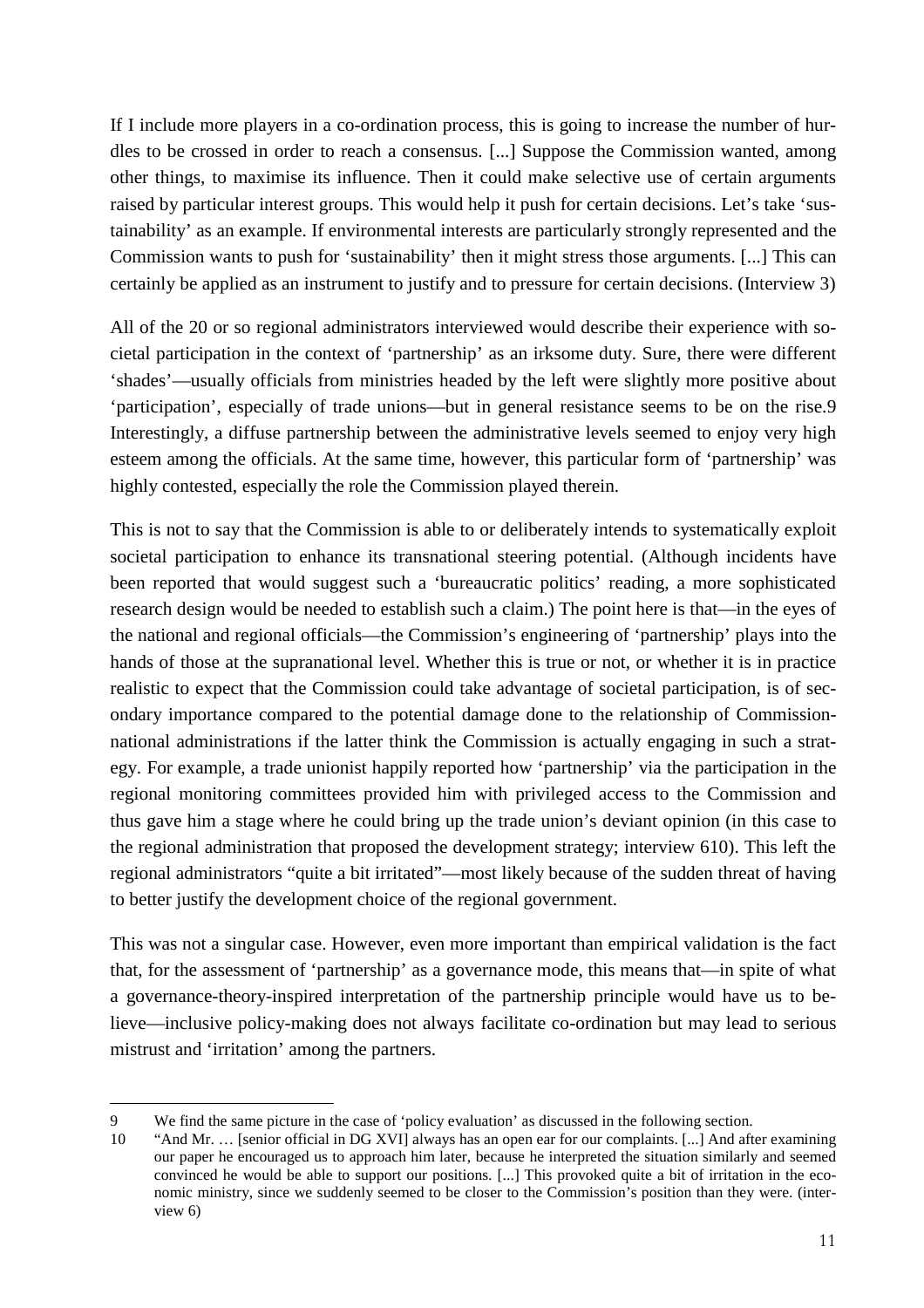If in a multilevel political system such as the EU, whose politics are far from 'stable', the major supranational policy-making layer, the European Commission, is to gain the reputation as strategically exploiting the redefinition of participatory patterns, this is not just counter-productive in regard to the acceptance of potentially valuable new 'partners', it damages the very core of the emerging governance arrangement: the mutual trust and understanding of the administrative partners across the various levels.

However, participatory expansion is not the only area of the EU 'partnership' mode of governance that recently seems to have provoked mistrust and misunderstanding.

#### **3.2. Policy Evaluation**

The 1988 reform also introduced an assessment strategy aimed at systematically gauging the efficiency (impact compared to invested resources) and effectiveness (achievements of results) of European structural action. The significance attached to 'evaluation'—as this policy quality measurement device is usually referred to—was highlighted, among other things, by the fact that the provisions for 'monitoring and assessment' officially make up part of the 'partnership' as defined by Article 4 of the framework regulation.

Evaluation was conceived in terms of ex-ante, monitoring and ex-post components, i.e. the national administrations were encouraged to think about the quantifiable targets, collect suitable indicators and work together with professional 'evaluators' who would report on the efficiency, success and weaknesses of regional and local policy implementation at mid-term and at the end of the EU structural interventions. The regional monitoring committees were likewise of crucial importance for the emerging evaluation system. After 1989 the basic evaluation concepts became continuously clarified, improved and—if one believes national administrators—expanded.

To put it bluntly, evaluation within the structural funds owes its existence to the fact that rich member states wanted to make sure that the main receiver of EU structural aid would do something reasonable with the money—in particular since the 1988 reform considerably increased the redistributional dimension and the budget of EU structural funding. Moreover and similar to 'partnership' itself, policy evaluation, although not meeting with a lot of enthusiasm among many national officials who had to apply it, was difficult to oppose, since it was advocated as a general 'enlightened' policy instrument focused on improving the efficiency of interventions. Tellingly, in the 1989-93 support period, evaluation got something like a 'cold application' as it was formally executed, but its results only insufficiently fed back into the policy process. Things improved in the following programming phase (1994-99) but, as the Commission underlined, evaluation was still far from being optimally applied.

As fascinating as the technicalities and the details of the recent history of the structural funds evaluation efforts are (Toepel 1996; Frankenfeld 1997; Bauer 2001; Viinamäki 2001), the interesting question is how they actually influence the relationship between Commission and national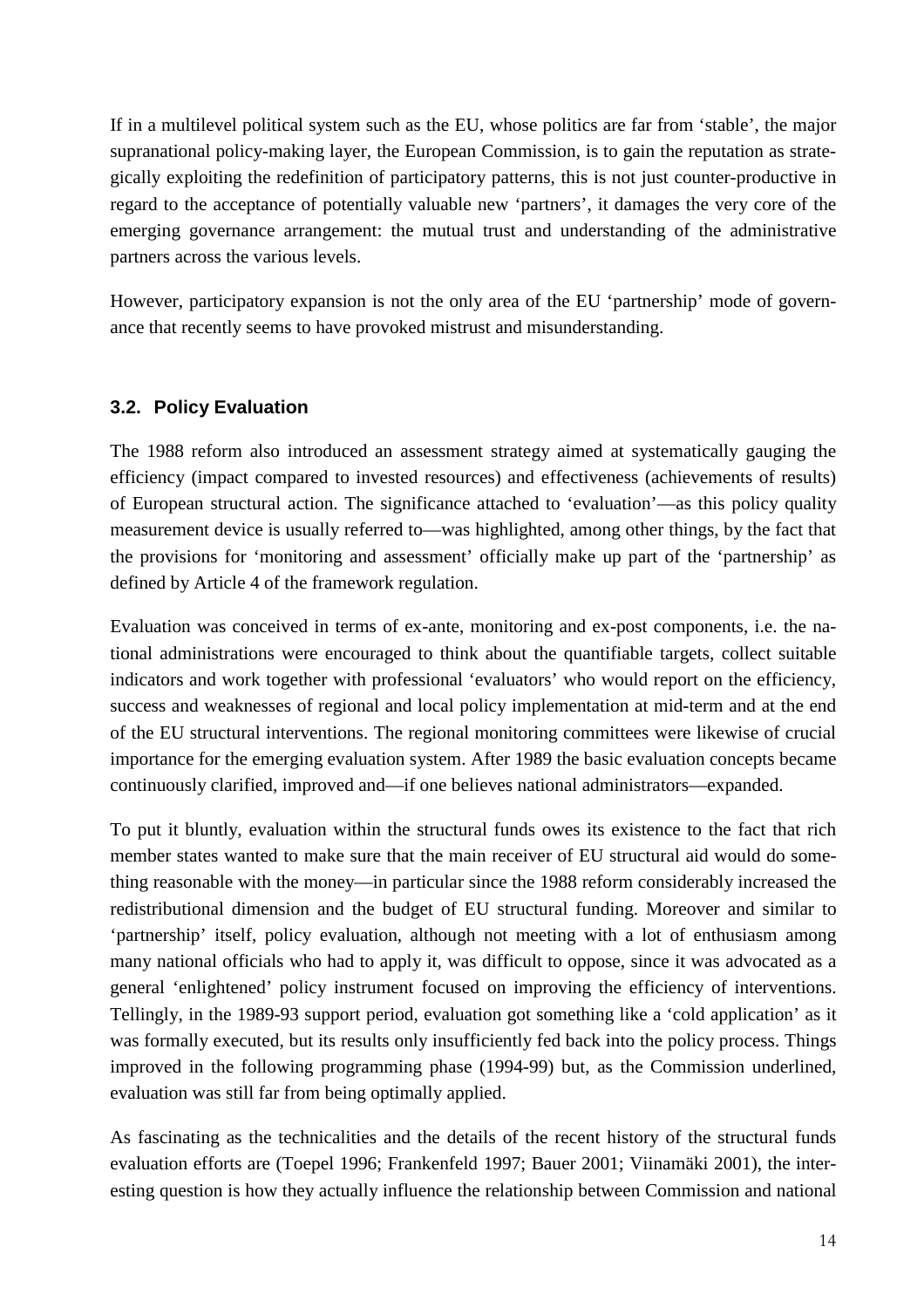administrators. Perhaps unsurprisingly, evidence from the interviews suggests that national and regional administrators are increasingly wary of EU policy evaluation measures. The national officials emphasise less its enlightenment function in optimising policies than its potential as an supranational instrument for controlling policy implementation.<sup>11</sup> In particular, national as well as regional administrators complain about the red-tape involved with the structural funds' approach to evaluation; they also doubt the scientific reliability of many evaluation exercises; and they criticise the Commission's desire for regular and voluminous implementation reports<sup>12</sup> and quantifiable results (once referred to as 'number fetishism'—interview 4).

Similarly to what could be observed in the context of societal participation, 'policy evaluation' is not objected to as such but 'only' in its present form, as engineered by the European Commission; and one finds a similar variety of 'rejection' to that described above in the case of participation expansion.

At any rate, a vast majority of the interviewed *Länder* administrators were resentful about the EU policy evaluation efforts. The resistance was defended on grounds that the results of EU policy evaluation would—in the perception of the national officials—not justify the great administrative efforts needed to produce them. However, it was also connected to the behaviour of the European Commission, which continuously raised the stakes and intensified the evaluation requirements.

First, these are 'proposals'; and the next time the proposals are seen they are evaluation 'guidelines'; guidelines which the Commission is going to apply *ex cathedra* throughout the Member States and which it uses to skilfully circumvent the regulation texts. [...] Because one doesn't find the word 'guideline' in the Treaty. This is something which is autonomously adopted by the Commission where it gives its version of how to understand the regulations. […] I could object that I interpret the regulations differently, and I could eventually go to the European Court of Justice. However, then the support period would in all likelihood already be over; and the guidelines only apply for this time. [...] What the Commission asks us to do, is not, as I see it, always covered by the regulations. (Interview 11)

The following complaint is to be understood in the same vein.

<sup>11</sup> That national administrators may have a point here is shown by the following quotation from an Commission official: "Evaluation is most useful for us here in Brussels, since we are further away from the actual implementation [...] and we do not have the 'feeling' about what exactly goes on there. With evaluation we get access to information from which we are usually cut off. Especially since we are not always on the same mental [...] 'wavelength' with the national administrations—which often creates a kind of information filter in our relations to them. For improving our program conceptions and program steering evaluation proved to be of a very particular value. They are far from telling us everything." (interview 9)

<sup>12</sup> An often encountered view is well expressed by the following quotation: "[…] with respect to the reporting duties, or rather, reporting absurdity, I have the impression that we are permanently producing reports. There are the 'last-tranche' reports, the annual reports, the reports that have to be attached to the requests for changing the implementation priorities in order to re-allocate not used EU funding. [...] One is usually not able to allocate the money for five or six years exactly, so there are a lot of requests for such changes. [...] And moreover, each time the monitoring committee meets, that is, once every six months, we have to report about the 'state of the art'. (interview 7)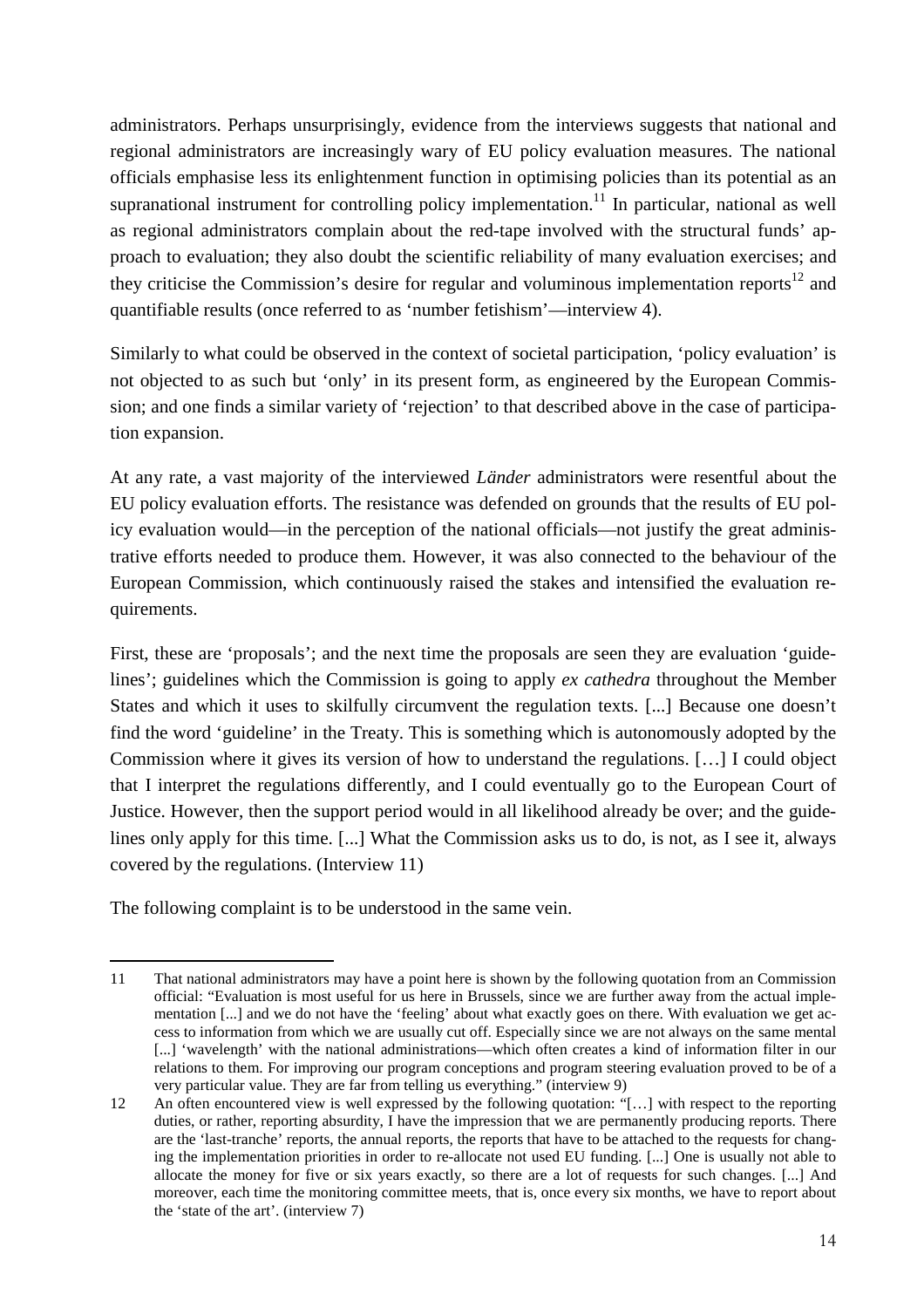It's in the nature of the Commission to say harmlessly, 'it would be very nice if we had this kind of information or if it were possible to do this in this way'. After talking three times with you about this, the thing becomes a matter of fact, then, it has to be done. […] The Commission wants something, and asks [for it] very cautiously, but within one or two years this becomes a demand. And sometime later you'll find it in a regulation. (Interview 5; similar interview 7)

The defining moment for what could be called the national administrators' aversion to policy evaluation, however, appears to have been the Commission's push for the 'mid-term evaluation' in the context of the 1993 revision. Then, the Commission proposed to introduce a new obligatory policy assessment device in the form of a substantive evaluation half-way through the intervention period, the 'mid-term evaluation.' This, it is argued was to provide early information on the success and appropriateness of the adopted measures and thus optimise resource reallocation or other management decisions.

The Council opposed the idea because it was seen as a superfluous new "*charge technocratique de travail*" (interview 10). The Commission finally dropped it, and the revised 1993 regulations were adopted without any reference to a mid-term evaluation (Bachtler and Michie 1994: 794).

However, the Commission did not want to give up her mid-term evaluation, and thus it wrote a respective requirement into the standard clauses of the CSFs—which had to be agreed on in 'partnership' between the national authorities and herself. This caused very bad blood [...] because the Commission reintroduced, through the backdoor, what the Council earlier had disapproved. [...] The DG XVI was most active here. In the negotiations for the CFSs of objective 1 they said that they would not accept the national proposals if the other side would not agree to the mid-term evaluation. This conduct was very bold and politically somewhat questionable. However, it brought the mid-term evaluation back in. And because this conflict was there, everybody understood that the world had changed and that the Commission would attach much more value to evaluation and would push for it much harder than in the period from 1989–1993. (Interview 9)

Even today, this episode stamps the Commission's reputation among German public servants as an 'evaluation advocate'. In the run-up to the 1999 revision, the sensitivity to the issue was one reason that the Commission's new evaluation projects met with increased and better-coordinated German resistance. This holds particularly regarding the Commission's attempt to introduce the 'performance reserve'<sup>13</sup> as another innovative evaluation tool which, if adopted according to the Commission's original proposal, would have added an important systematic aspect to supranational policy steering ability by establishing further positive incentives next to negative pressure (Vanheukelen 1998).

<sup>13</sup> Programs classified as 'worthy' on the basis of extended evaluations would obtain a specified quota (10% of their budget as originally proposed by the Commission) of funding already allocated to the program in question but 'on reserve' until 'good management', i.e. good performance, was proved. Poorly functioning programs ran the risk of seeing their originally 100% budget cut respectively. Eventually a very mild form of 'performance reserve' was established by the 1999 revisions.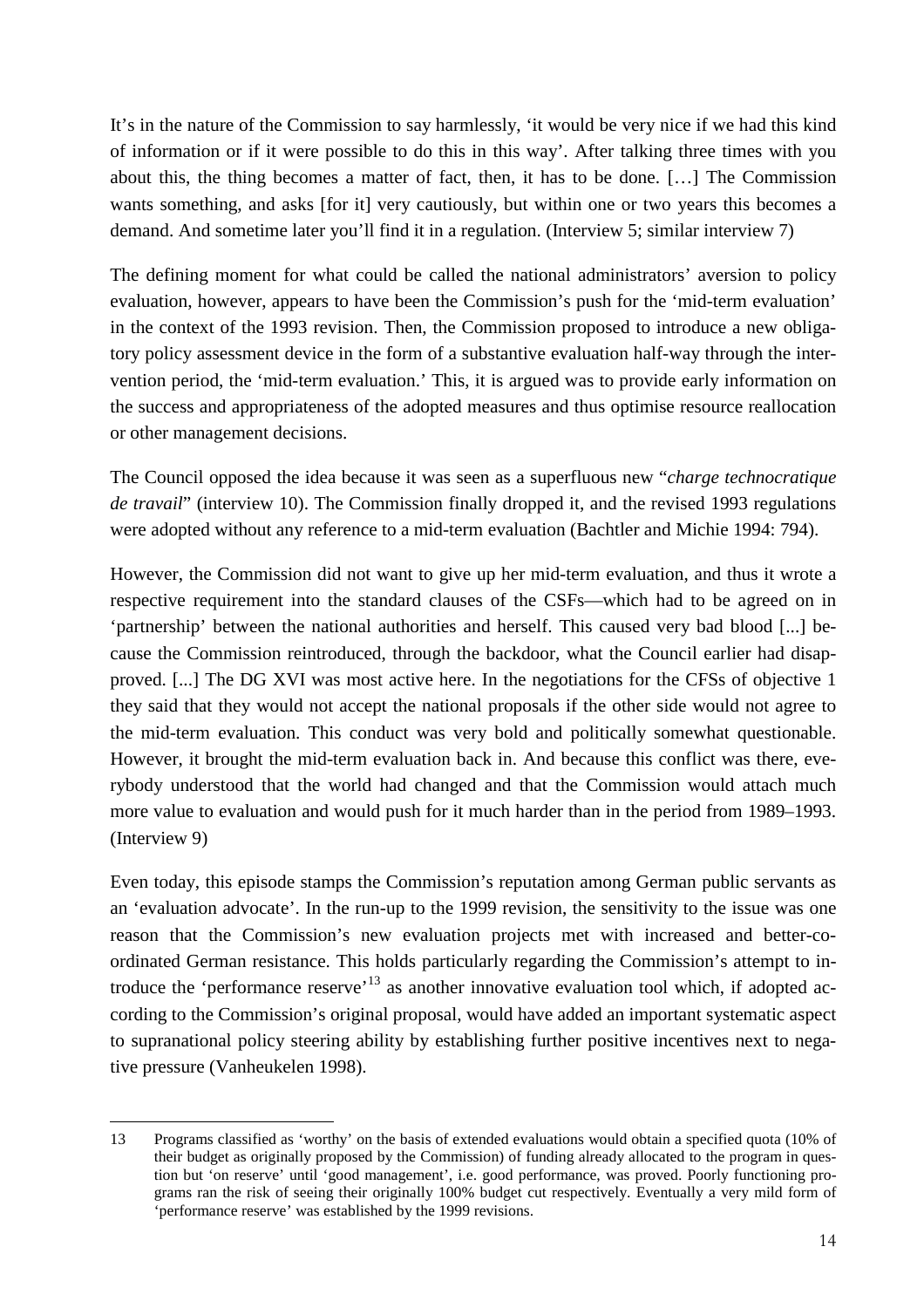The point here is not whether or not policy evaluation is an efficient instrument for improving the quality of EU structural interventions. Appropriately applied and executed in true 'partnership', it probably really is (Pollitt 1998). However, as evaluation theory argued long ago, in fragmented political systems it is difficult, if not impossible, to optimise policy evaluation—i.e. to lead lower levels to reveal all the necessary information and guarantee that, in the policy process, crucial actors remain 'open' to new and, in terms of their critical potential, sometimes challenging results—against or in opposition to those who are responsible for the direct implementation of policies (Weiss 1972).

If the latter buy into the interpretation that 'policy evaluation' is less a policy improvement than a threatening control instrument—in the hands of more central players—resentment and declining enthusiasm for co-operation will be the effect. In the German cases, the overall loyalty of civil servants who implement EU structural policy towards structural policy-making can still be taken for granted. However, the interviews revealed the tangible danger of upcoming 'cracks' in the system. The attitude of the national administrators towards the 1999 revision of the structural funds regulation—regarding evaluation—brought to light rising national dissatisfaction with the working rules of the funds and, especially, misgivings about the prominent status that evaluation enjoys in this context (*Europastaatssekretäre* 1998).

To be sure, this is not to deny that, in regard to evaluation matters, the Commission itself is perhaps being pushed more than it is pushing (Commission 2001: 18). In respect to implementation results, one only has to remember information requests from the Council, the European Parliament, the Court of Auditors and the interested public. However, even if putting transnational verification pressure (originating outside the Commission) was the cause for ever higher European evaluation requirements (I actually doubt that this is the case, but this debate still has to take place), the Commission should perhaps carefully consider whether persistently increasing evaluation requirements might not actually erode governance rather than improve it. This is indeed possible since—as we have seen—evaluation may well damage crucial parameters of the inter-administrative partnership on which the whole policy process is built. The results of the *Länder* studies that have been conducted can be taken as a case in point.

## **4. Conclusions**

It is extremely interesting, and indeed quite alarming, that after more than 12 years of applying 'partnership' in the area of the structural funds, mistrust and misgivings among the involved actors about the perceived strategies of the administrative and societal 'partners' are so apparent. Even worse, as far as the German cases are concerned, such 'malfunctioning' seems to be on the rise, and major players such as the regional public officials, are increasingly suspicious of the procedural effects 'partnership' has as power is redistributed when participation is expanded and evaluation is toughened.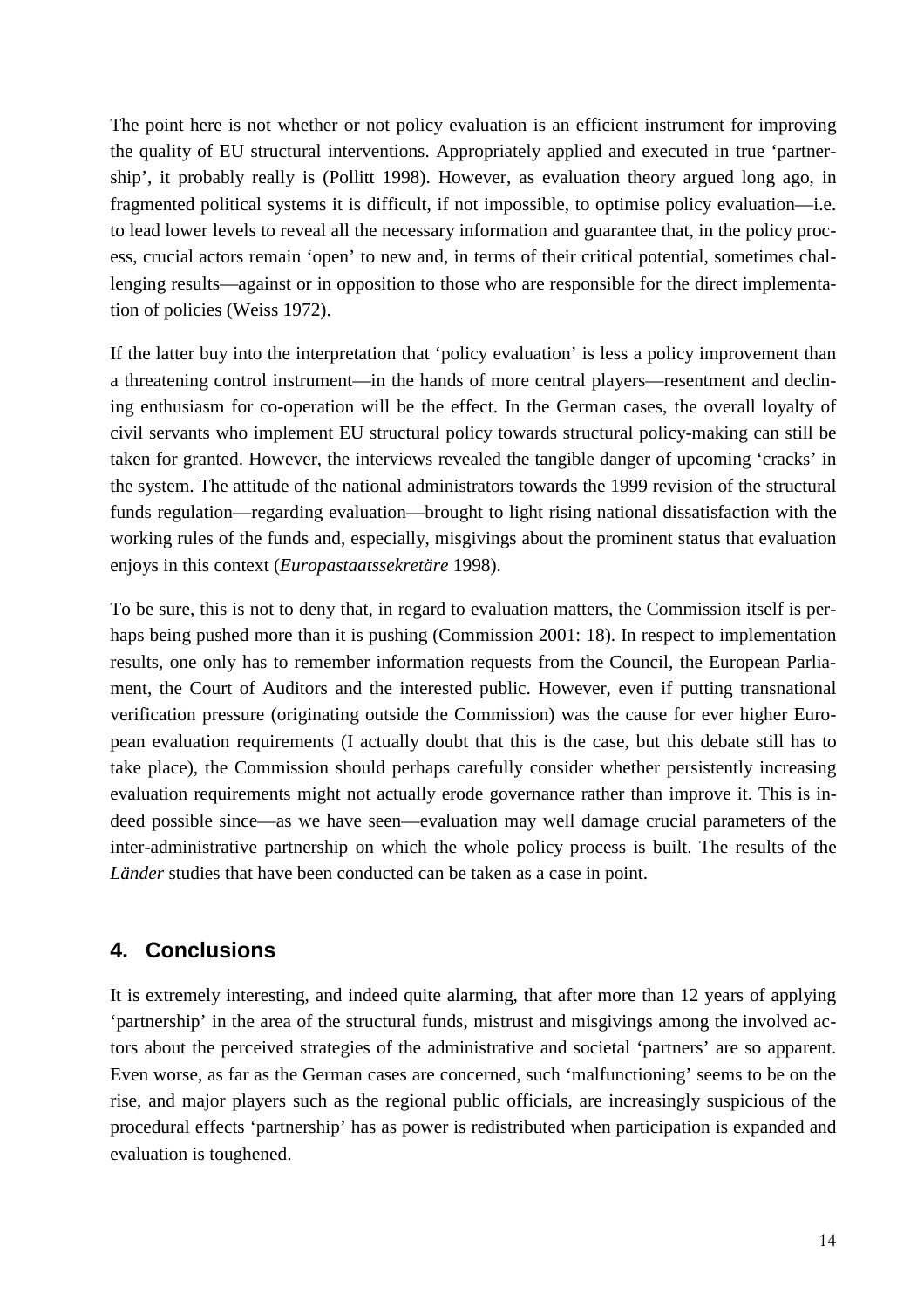Therefore, as the case studies show, conflict between the European Commission, on the one hand, and national implementers of EU structural programmes, on the other, is nothing exceptional; and what is worse, it has been recently on the rise. This result is empirically striking; and the very fact that it has been able to remain 'theoretically unnoticed' for so long points to a serious insufficiency of the multilevel governance accounts of this policy area in particular and of emerging forms of EU multilevel steering modes in general.

The currently dominating branch of EU governance literature has been focusing too exclusively on sub-national mobilisation issues (on the presumed costs of central authorities), and it has neglected the weakness of the coalition between sub-national authorities and the Commission. Therefore, if our explanatory tools are to be improved and if a more appropriate theory about governance across multiple arenas in Europe is the target, the capacities of such an administrative coalition for efficient policy-making have to be specified, and, if possible, thresholds have to be indicated for when exactly certain levels of conflict will start eating away the very cooperation gains partnership is supposed to yield.

There seems reason to believe that doing this will lead to a much more pessimistic assessment of the co-ordination value of partnership across multiple arenas. One important reason for this is that the magnitude of conflict—as observed in the case studies—questions the long-term viability of the multilevel policy arrangement in its current form and points to problems which are a far cry away from generating the co-ordination surplus expected by governance theories and, indeed, promised by the Commission.

The point to be made here is that precisely because, in the next couple of years, 'partnership' is to become an even more widespread form of EU policy-making than it already is—as its prominent position in the Commission's White Paper on European Governance as well as many speeches of Prodi suggest (Commission 2001; Prodi 2000a,b,c)—more attention is to be drawn to its shortcomings and weaknesses, also in order to improve theoretical explanations of current European integration.

In sum, this article has demonstrated that persisting patterns of conflict among main actors in EU structural policy-making are real, and they constitute a theoretical challenge to the multilevel governance approach of day-to-day integration and question the sustainability of the partnership arrangements in EU administrative practice.

A concluding question remains: what are the available short-term possibilities for correcting the apparent drift of the partnership principle towards multi-arena management deadlock? Basically there seem to be two ways of re-organising partnership that may considerably minimise conflict as reported in the case studies. First, since a continuous source of national and regional disenchantment with the way the Commission is handling partnership is related to the double role of the Commission as 'partner' *and* controlling EU institution at the same time, it should be possible, by consequently delegating evaluation powers to an independent third agency, to improve the supranational-national managerial partnership in day-to-day policy implementation. Second,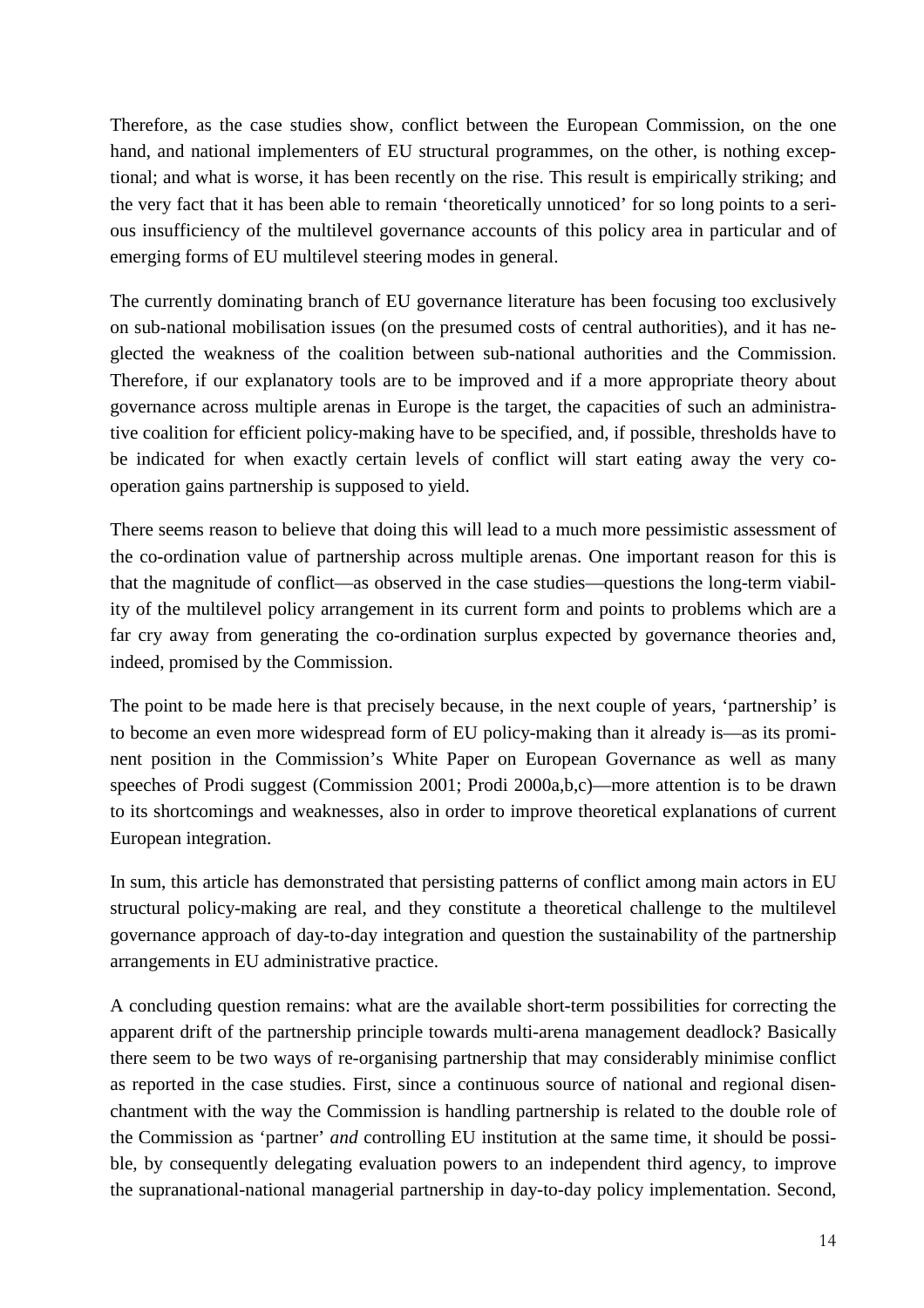the Commission could also retreat from the program implementation phase and leave this task entirely to national and regional administrations. This is not to be misunderstood as renationalising EU structural policy; rather, it would help the Commission to re-focus on tasks that are genuinely better fulfilled at the Union level, i.e. co-planning, the spreading innovations and expertise on general regional development strategies. This is especially clear in view of Eastern enlargement and the increasingly invoked subsidiarity principle, which may actually be the only way to keep the Commission and, with it, the EU in the regional structural policy business anyway—in particular since the financial resources of EU structural funds and thus the member states' enthusiasm for proactive supranational guidance are bound to decrease significantly in the middle-term. However, in order to follow such a concept consequently, it is crucial to shield the Commission from EU-level peer pressure regarding substantive policy verification duties, which seem to have been a major force pulling the Commission into the management of the implementation of structural funds.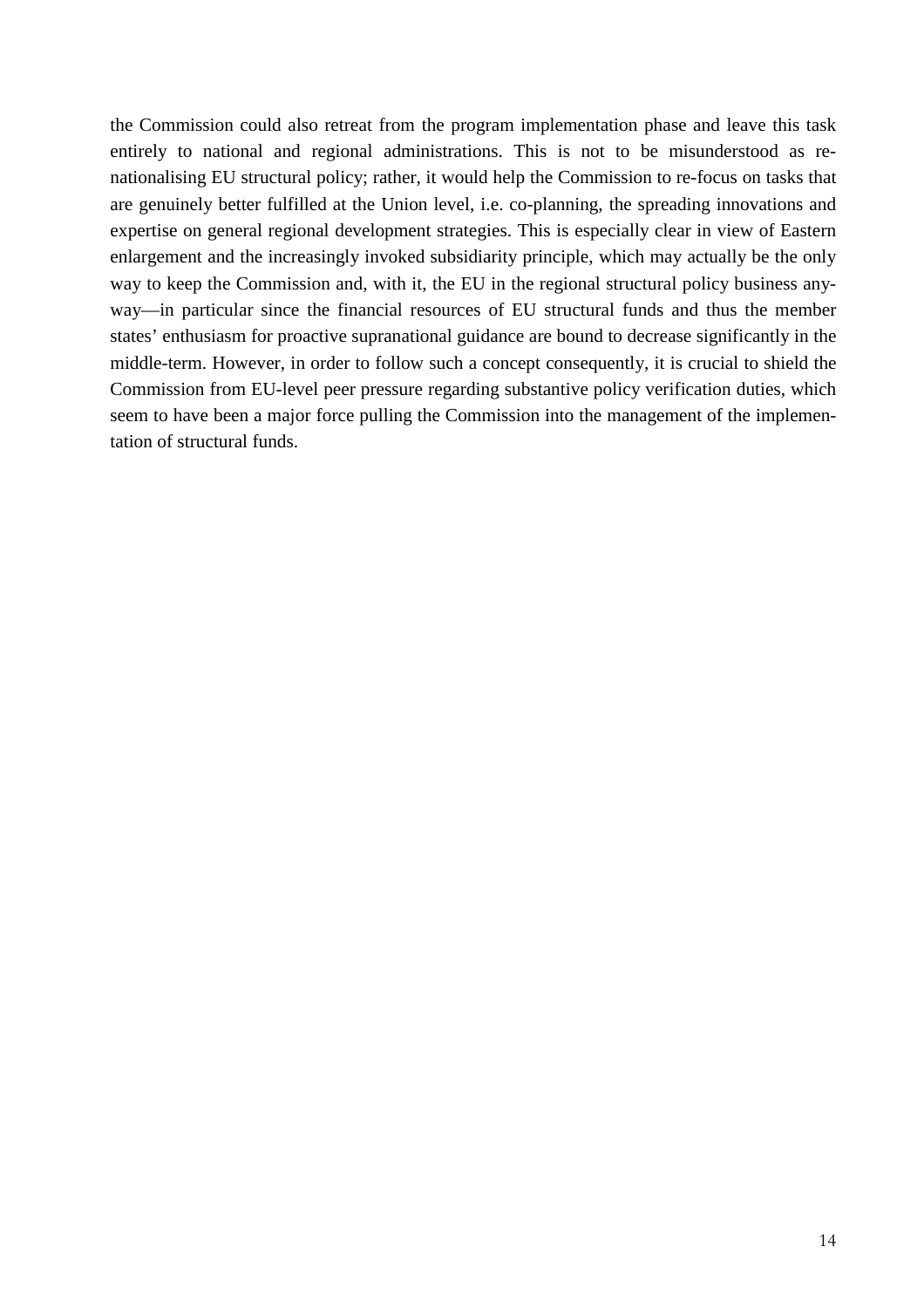#### **Interviews**

The empirical part of the article is based on over 30 interviews that were conducted between 1997 and 1999. Interview partners have been regional (from 5 German *Länder*: Baden-Württemberg, Hessen, Rheinland-Pfalz, Sachsen-Anhalt, and Thüringen) and national administrators as well as Commission officials from DG XVI and DG V and from various business and trade union associations. In the following I list only those interviews—in anonymous form from which material has been directly quoted in the text.

Interview 1, senior official, DG XVI, Brussels, 14.4.1997.

Interview 2, official, Federal Ministry for Labour and Social Affairs, Bonn, 30.9.1998.

Interview 3, official, Deutscher Industrie- und Handelstag, Bonn, 6.10.1998.

Interview 4, senior official, Ministry of the Economy, Hessen, 18.2.1999.

Interview 5, official, Ministry of the Economy, Hessen, 24.2.1999.

Interview 6, official, German Trade Union Federation, Thüringen, Erfurt, 26.2.1999.

Interview 7, official, Ministry for Labour and Social Affairs, Rheinland-Pfalz, 4.3.1999.

Interview 8, senior official, UNICE; Brussels, 29.4.1999.

Interview 9, official, DG V, Brussels, 29.4.1999.

Interview 10, senior official, DG XVI, Brussels, 30.4.1999.

Interview 11, official, Ministry for Labour and Social Affairs, Baden-Württemberg, Stuttgart, 7.5.1999.

### **References**

- Aldrich, Howard E., and Jeffrey Pfeffer. "Environments of Organizations." *Annual Review of Sociology* 2 (1976): 79-105.
- Allen, David. "Cohesion and Structural Funds." In *Policy-Making in the European Union*, edited by Helen Wallace and William Wallace, 243-65. Oxford: Oxford University Press, 2000.
- Allen, David. "Cohesion and Structural Adjustment." In *Policy-Making in the European Union*, edited by Helen Wallace and William Wallace, 209-33. Oxford: Oxford University Press, 1996.
- Bache, Ian. "The Extended Gatekeeper: Central Government and the Implementation of EC Regional Policy in the UK." *Journal of European Public Policy* 6, no. 1 (1999): 28-45.
- Bache, Ian. *The Politics of European Union Regional Policy: Multi-Level Governance or Flexible Gatekeeping?* Sheffield: Sheffield Academic Press, 1998.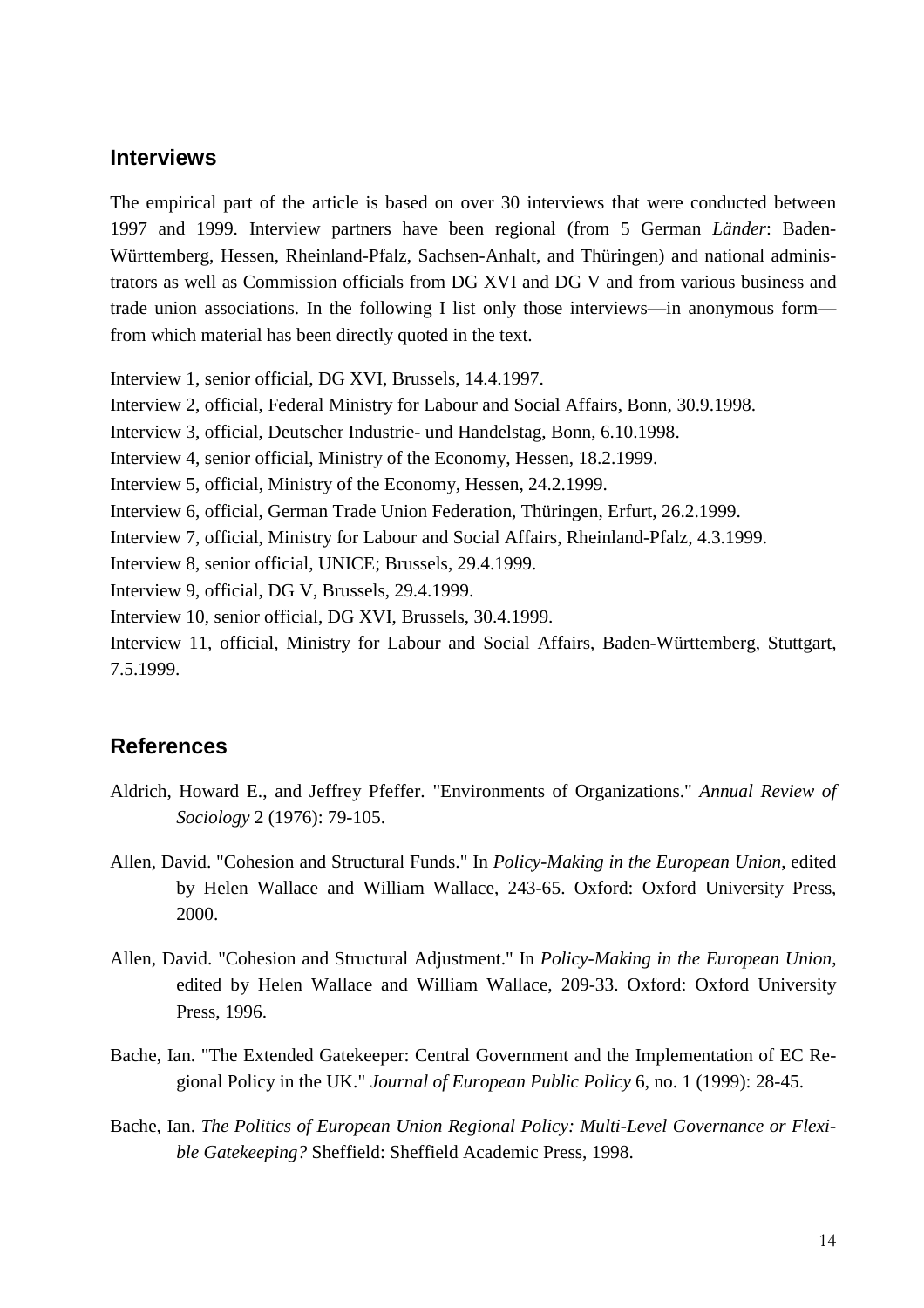- Bachtler, J., and R. Michie. "Strengthening Economic and Social Cohesion? The Revision of the Structural Funds." *Regional Studies* 28, no. 8 (1994): 789-96.
- Bauer, Michael W. *A Creeping Transformation? The European Commission and the Management of EU Structural Funds in Germany*. Dordrecht/Boston/London: Kluwer International Publishers, 2001.
- Begg, Ian. *Reform of the Structural Funds after 1999, European Policy Paper, Centre for Westeuropean Studies*. London: Centre for Westeuropean Studies, 1997.
- Benz, Arthur, and Burkard Eberlein. "The Europeanization of Regional Policies: Patterns of Multi-Level Governance." *Journal of European Public Policy* 6, no. 2 (1999): 329-48.
- Bollen, Frank. *Managing EU Structural Funds. Effective Capacity for Implementation as a Prerequisite*. Maastricht: EIPA, 2001.
- Bollen, Frank, Ines Hartwig, and Nicolaides Phedon. *EU Structural Funds Beyond Agenda 2000: Reform and Implications for Current and Future Member States*. Maastricht: EIPA, 2000.
- Christiansen, Thomas. "Territorial Politics in the European Union." *Journal of European Public Policy* 6, no. 2 (1999): 349-57.
- Collier, Ute, Jonathan Golub, and Andreas Kreher. *Subsidiarity and Shared Responsibility: New Challenges for EU Environmental Policy*. Baden-Baden: Nomos, 1997.
- Commission, European. *European Governance. A White Paper; Com (2001) 428, Brussels, 25.7.2001*. Brussels: Commission of the European Communities, 2001.
- ———. *Guide to the Reform of the Community' Structural Funds*. Luxembourg: European Commission, 1989.
- Conzelmann, Thomas. "Networking and the Politics of EU Regional Policy: Lessons from North Rhine-Westphalia, Nord-Pas Calais and North West England." *Regional and Federal Studies* 5, no. 2 (1995): 134-72.
- Cook, Karen S. "Exchange and Power in Networks of Interorganizational Relations." *The Sociological Quarterly* 18, no. Winter (1977): 62-82.
- Council of the European Union. "Framework Regulation" Council Regulation (EEC) No 2052 *of 24 June 1988 on the Tasks of the Structural Funds and Their Effectiveness and on Coordination of Their Activities Between Themselves and With the Preparations of the European Investment Bank and Other Existing Financial Instruments, OJ L 185, 15 July 1988*. Luxembourg: Office for Official Publications of the EC, 1988a.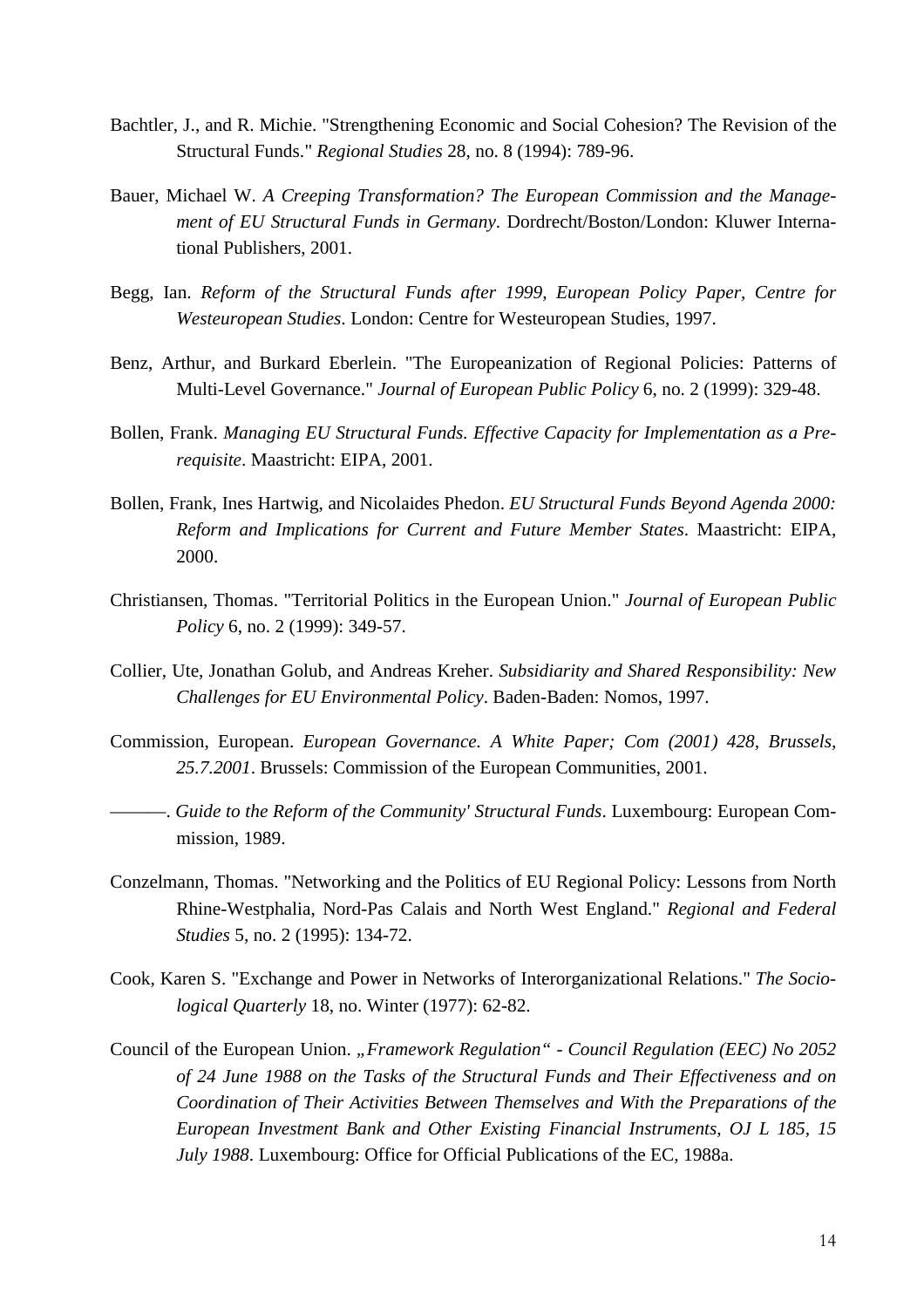- ———. *"Coordination Regulation" Council Regulation (EEC) No. 4253/88 of 19 December Laying Down Provisions for Implementing Regulation (EEC) No. 2052 As Regards Coordination of the Activities of the Different Structural Funds Between Themselves and With the Operations of the European Investment Bank and the Other Existing Financial Instruments, OJ L 374, 31 December 1988*. Luxembourg: Office for Official Publications of the EC, 1988b.
- ———. *"New Framework Regulation" Council Regulation (EEC) No 2081/93 of 20 July 1993 Amending Regulation (EEC) No 2052/88 on the Tasks of the Structural Funds and Their Effectiveness and on the Coordination of Their Activities Between Themselves and With the Operation of the European Investment Bank and the Other Existing Instruments, OJ L 193, 31 July 1993*. Luxembourg: Office for Official Publications of the EC, 1993a.
- ———. *"New Coordination Regulation" Council Regulation (EEC) No 2082/93 of 20 July 1993 Amending Regulation (EEC) No 4253/88 Laying Down Provisions for Implementing Regulation (EEC) No 2052/88 As Regards the Coordination of the Activities of the Different Structural Funds Between Themselves and With the Operations of The European Investment Bank and the Other Existing Financial Instruments, OJ L 193, 31 July 1993*. Luxembourg: Office for Official Publications of the EC, 1993b.
- -. *Council Regulation (EC) No 1260/1999 of 21 June 1999 Laying Down General Provisions on the Structural Funds, OJ L 161, 26 June 1999*. Luxembourg: Office for Official Publications of the EC, 1999a.
- ———. *Regulation (EC) No 1261/1999 of the European Parliament and of the Council of 21 June 1999 on the European Regional Development Fund, OJ L 161, 26 June 1999*. Luxembourg: Office for Official Publications of the EC, 1999b.
- Europastaatssekretäre, Bundesregierung. *Protokoll Der Sitzung Der Europa-Staatssekretäre Am 1. April 1998, Bonn*. Bonn: unpublished document, 1998.
- Frankenfeld, Peter. "Plädoyer Für Einen Realistischen Umgang Mit Evaluierungen." *Bremer Zeitschrift für Wirtschaftspolitik* 20, no. 4 (1997): 7-51.
- Grote, Jürgen R. "Regionale Vernetzung: Interorganistorische Strukturdifferenzen Regionaler Politikgestaltung." In *Interkative Politik in Europa: Regionen Im Netzwerk Der Integration*, edited by Beate Kohler-Koch et al., 62-96. Opladen: Leske&Budrich, 1998.
- Heinelt, Hubert. *European Union Environment Policy and New Forms of Governance : A Study of the Implementation of the Environmental Impact Assessment Directive and the Eco-Management and Audit Scheme Regulation in Three Member States*. Aldershot: Ashgate, 2001.
- Héritier, Adrienne. "New Modes of Governance in Europe. Policymaking without Legislating?" In *The Provision of Common Goods. Reinventing International and European Govern-*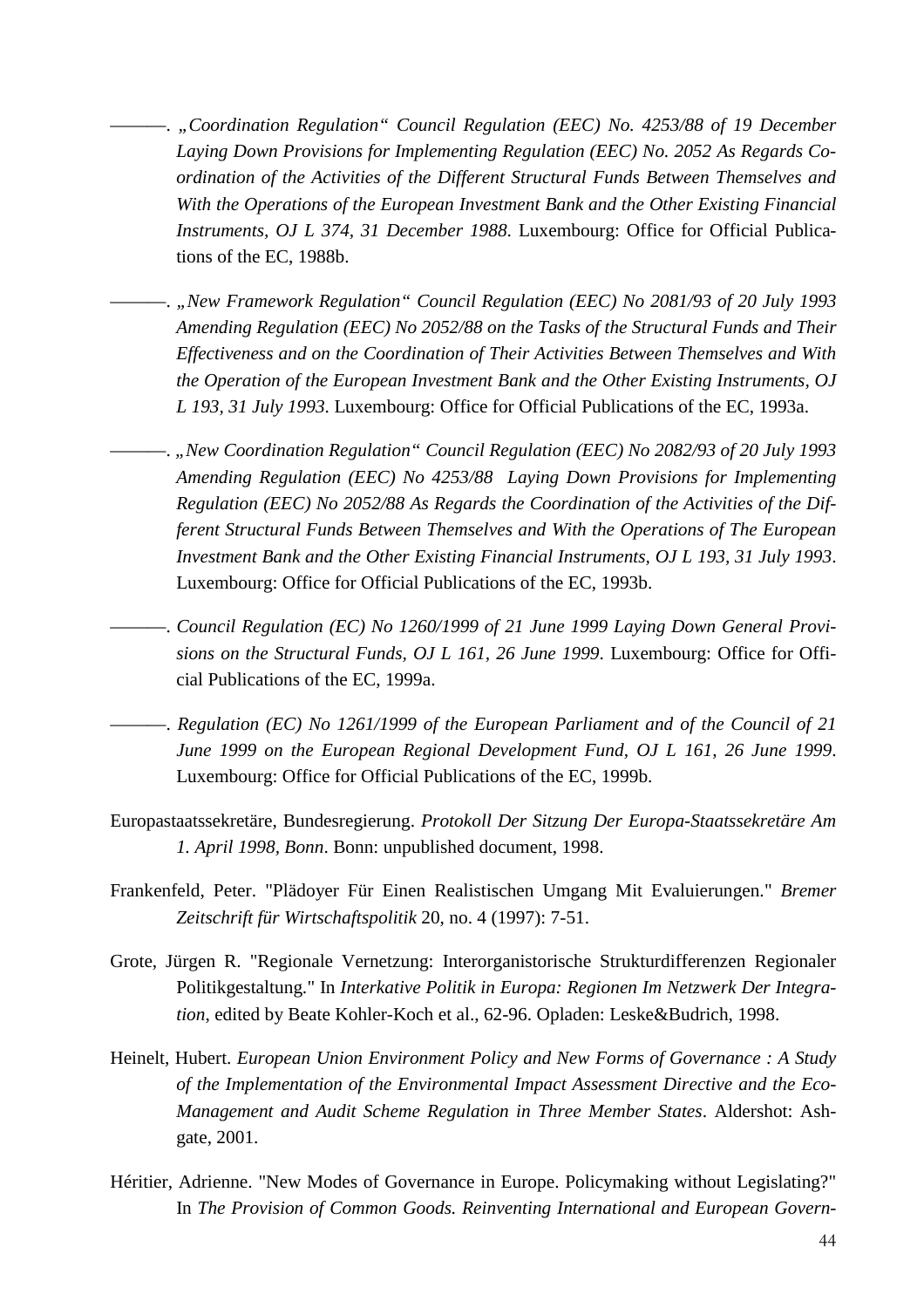*ance*, edited by Adrienne Héritier. New York and Oxford: Rowman & Littlefield (forthcoming), 2001.

- ———. *The Provision of Common Goods across Multiple Arenas*. Bonn: Max-Planck-Project Group Common Goods: Law, Politics and Economics, 1999.
- Hooghe, Liesbet. "Building a Europe with the Regions: The Changing Role of the European Commission." In *Cohesion Policy and European Integration: Building Multi-Level Governance*, edited by Liesbet Hooghe, 89-126. Oxford: Oxford University Press, 1996b.
- ———. "Introduction: Reconciling EU-Wide Policy and National Diversity." In *Cohesion Policy and European Integration: Building Multi-Level Governance*, edited by Liesbet Hooghe, 1-24. Oxford: Oxford University Press, 1996a.
- Hooghe, Liesbet, and Michael Keating. "The Politics of European Union Regional Policy." *Journal of European Public Policy* 1, no. 3 (1994): 367-93.
- Hooghe, Liesbet, and Gary Marks. *Multi-Level Governance and European Integration*. New York and Oxford: Rowman & Littlefield, 2001.
- Kenis, Patrick, and Volker Schneider. "Policy Networks and Policy Analysis. Scrutinizing a New Analytical Toolbox." In *Policy Networks. Empirical Evidence and Theoretical Considerations*, edited by Bernd Marin and Renate Mayntz, 2559. Frankfurt am Main: Campus, 1991.
- Knodt, Michèle. "Die Prägekraft Regionaler Politikstile." In *Interaktive Politik in Europe: Regionen Im Netzwerk der Integration*, edited by Beate Kohler-Koch et al., 97-124. Opladen: Leske&Budrich, 1998.
- ———. " Europäisierung À La Sinatra: Deutsche Länder im Europäischen Mehrebenensystem." In *Deutschland Zwischen Europäisierung und Selbstbehauptung*, edited by Michèle Knodt and Beate Kohler-Koch, 237-64. Frankfurt am Main: Campus, 2000.
- Kohler-Koch, Beate. "Europäisierung der Regionen: Institutioneller Wandel als sozialer Prozeß." In *Interaktive Politik in Europa: Regionen Im Netzwerk der Integration*, edited by Beate Kohler-Koch et al., 13-31. Opladen: Leske & Budrich, 1998a.
- ———. "Leitbilder Und Realität der Europäisierung der Regionen." In *Interaktive Politik in Europa. Regionen im Netzwerk der Integration*, edited by Beate Kohler-Koch et al., 229- 53. Opladen: Leske&Budrich, 1998b.
- Mandell, M. "Intergovernmental Management in Interorganizational Networks: A Revised Perspective." *International Journal of Public Administration* 4 (1988): 393-416.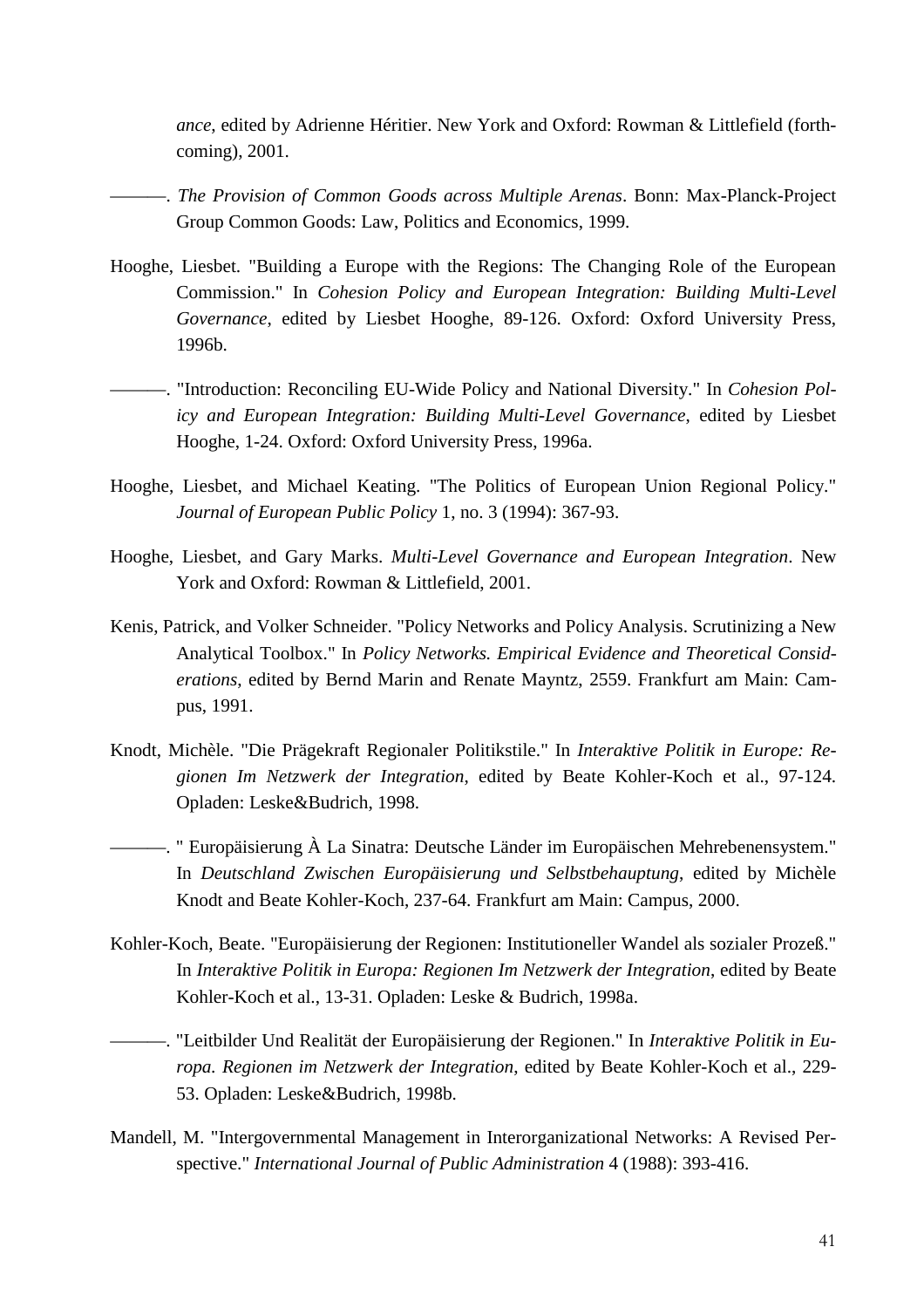- March, David, and R.A.W. Rhodes. "New Directions in the Study of Policy Networks." *European Journal of Political Research* 21 (1992).
- Marks, Gary. "Exploring and Explaining Variation in EU Cohesion Policy." In *Cohesion Policy and European Integration: Building Multi-Level Governance*, edited by Liesbet Hooghe, 388-422. Oxford: Oxford University Press, 1996a.
- ———. "Politikmuster und Einflußlogik in der Strukturpolitik." In *Europäische Integration*, edited by Markus Jachtenfuchs and Beate Kohler-Koch, 313-44. Opladen: Leske&Budrich, 1996b.
- ———. "Structural Policy and Multilevel Governance in the EC." In *The State of the European Community. The Maastricht Debates and Beyond*, edited by Alan W. Cafruny and Glenda Rosenthal, 391-411. Essex: Boulder, 1993.
- ———. "Structural Policy in the European Community." In *Euro-Politics. Institutions and Policymaking in the "New" European Community*, edited by Alberta M. Sbragia, 191-224. Washington: The Brookings Institution, 1992.
- Marks, Gary, Liesbet Hooghe, and Kermit Blank. "European Integration from the 1980s: State-Centric vs. Multi-Level Governance." *Journal of Common Market Studies* 34, no. 3 (1996): 341-77.
- Mayntz, Renate. *New Challenges to Governance Theory, EUI RSC Paper 98/50*. Florence: European University Institute, 1998.
- Moravcsik, Andrew. "Preferences and Power in the European Community: A Liberal Intergovernmentalist Approach." *Journal of Common Market Studies* 31, no. 4 (1993): 473-524.
- O'Toole, Laurence J. "Multiorganizational Policy Implementation: Some Limitations and Possibilities for Rational-Choice Contributions." In *Games in Hierarchies and Networks: Analytical and Empirical Approaches to the Study of Governance Institutions*, edited by Fritz W. Scharpf, 27-64. Frankfurt am Main: Campus, 1993.
- Pollack, Mark A. "International Relations Theory and European Integration." *Journal of Common Market Studies* 39, no. 2 (2001): 221-44.
- ———. "Regional Actors in an Intergovernmental Play: The Making and Implementation of EU Structural Policy." In *The State of the European Union. Building a European Polity?*, edited by Carolyn Rhodes and Sonia Mazey, 361-90: Lynne Rienner Publishers, 1995.
- Pollitt, Christopher. "Evaluation in Europe. Boom or Bubble?" *Evaluation* 4, no. 2 (1998): 214- 24.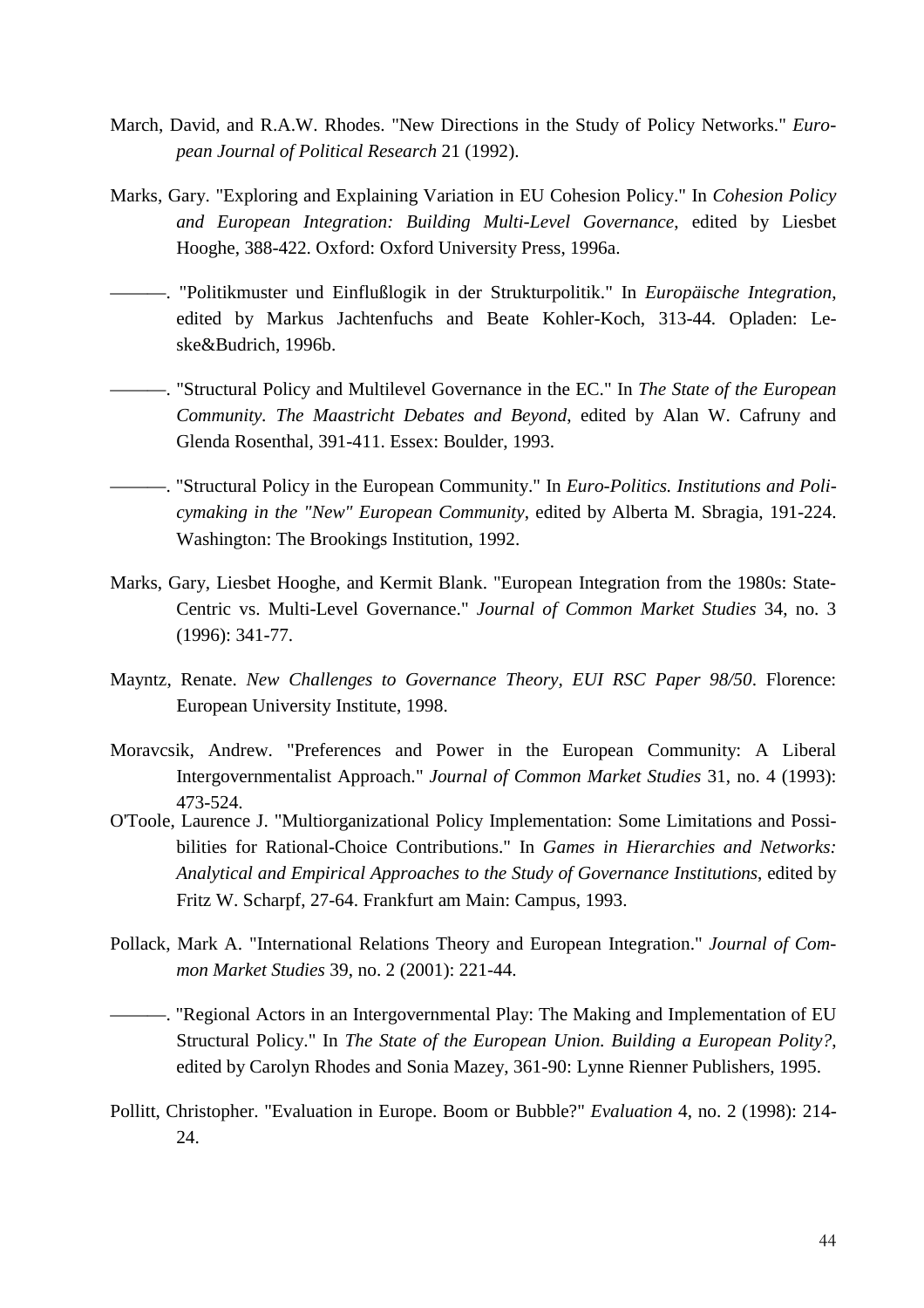- Poth-Mögele, Angelika. *Das Prinzip der "Partnerschaft" in der Strukturpolitik der Europäischen Gemeinschaft dargestellt an den Beispielen Bayerns und Schottlands*. Frankfurt am Main: Peter Lang, 1992.
- Prodi, Romano. *2000-2005: Shaping the New Europe, Speech Given to the European Parliament, Strasbourg, 15 February 2000*. Brussels, 2000a.
- ———. *Europe and Global Governance, Speech Given at the 2nd Comece Congress, Brussels, 31 March 2000*. Brussels, 2000c.
- ———. *Reviewing Governance in an Enlarged Union, and Mastering Technology to Create a New Economic and Social Agenda: Two EU Challenges at the Dawn of the 21st Century, Speech to the European Academy of Sciences and Arts, Bilbao, 28 April 2000*. Brussels, 2000b.
- Ridinger, Rudolf. "Wirtschaftlicher und sozialer Zusammenhalt in Der EG. Die zukünftige Gestaltung Der EG-Regionalpolitik." *Europa-Archiv* 38, no. 5 (1992): 133-40.
- Ryan, John. "The Federal Republic of Germany and the Effect of the European Union Regional Policy on Its Federal System." *Local Government Policy Making* 22, no. 1 (1995): 32- 39.
- Schmitter, Philippe C. *Achieving Sustainable and Innovative Policies through Participatory Governance in a Multi-Level Context, Paper Prepared for the Conference 'Democratic and Participatory Governance: From Citizens to Holders?', EUI, 14-15 September 2000, Florence*. Florence: EUI, 2000.
- Scott, Joanne. "Law, Legitimacy and EC Governance: Prospects for 'Partnership'." *Journal of Common Market Studies* 36, no. 2 (1998): 175-94.
- Smith, Andy. "Going Beyond the Democratic Deficit: The European Union and Rural Development in Network Societies." *Regional and Federal Studies* 5, no. 1 (1995): 45-66.
- ———. "Studying Multi-Level Governance: Examples from French Translations of the Structural Funds." *Public Administration* 75, no. winter (1997): 711-29.
- ———. "The Sub-Regional Level. Key Battleground for the Structural Funds?" In *Regions in Europe*, edited by Patrick Le Galès and Christian Lequesne, 50-66. London and New York: Routledge, 1998.
- Smyrl, Marc. "When (and How) Do the Commission's Preferences Matter." *Journal of Common Market Studies* 36, no. 1 (1998): 79-99.
- Sutcliffe, John B. "The 1999 Reform of the Structural Fund Regulation: Multi-Level Governance or Renationalization?" *Journal of European Public Policy* 7, no. 2 (2000): 290-309.